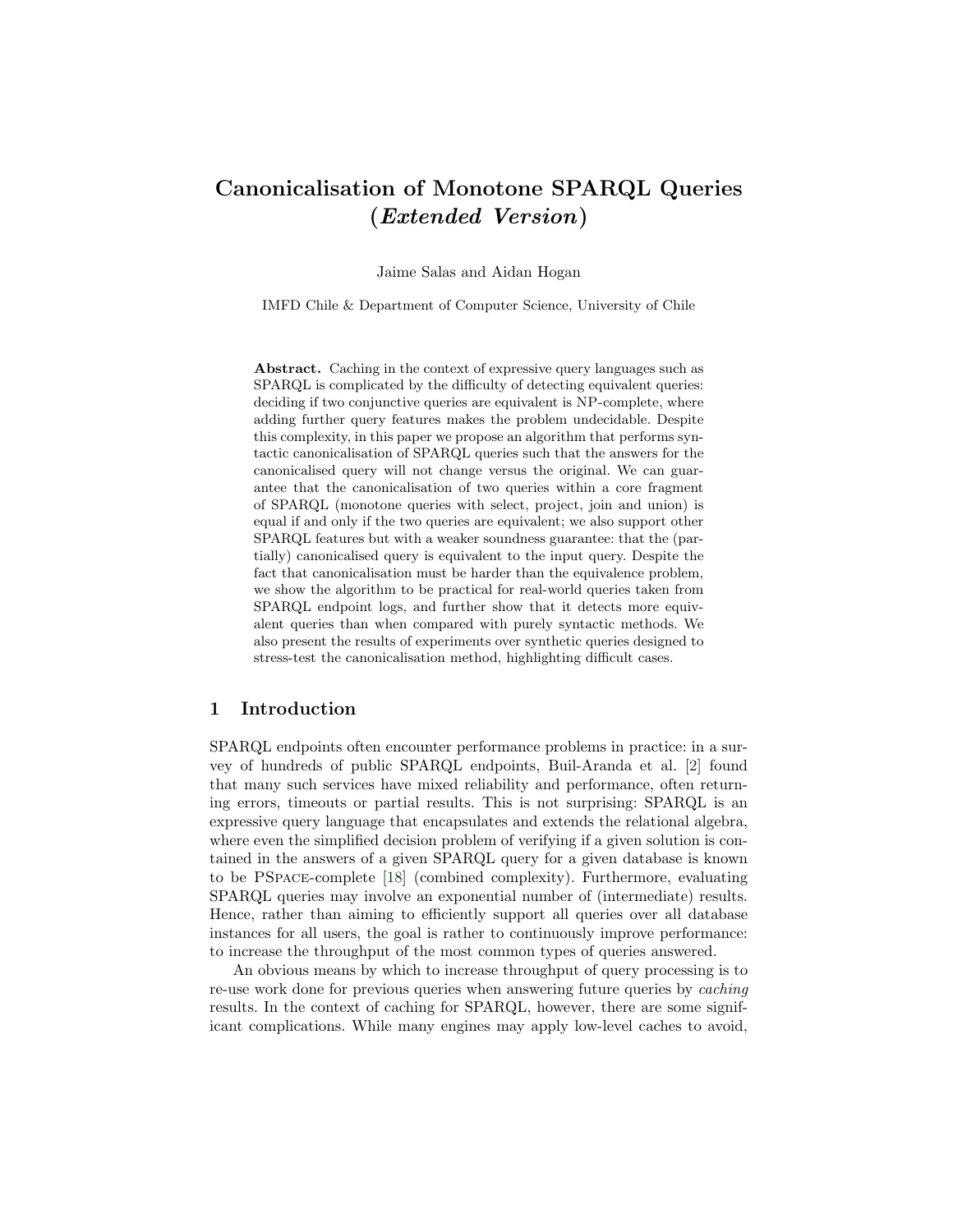e.g., repeated index accesses, generating answers from such data can still require a lot of higher-level query processing. On the other hand, caching at the level of queries or subqueries is greatly complicated by the fact that a given abstract query can be expressed in myriad equivalent ways in SPARQL.

Addressing the latter challenge, in this paper we propose a method by which SPARQL queries can be canonicalised, where the canonicalised version of two queries  $Q_1$  and  $Q_2$  will be (syntactically) identical if  $Q_1$  and  $Q_2$  are *equivalent*: having the same results for any dataset. Furthermore, we say that two queries  $Q_1$ and  $Q_2$  are *congruent* if and only if they are equivalent modulo variable names, meaning we can rewrite the variables of  $Q_2$  in a one-to-one manner to generate a query equivalent to  $Q_1$ ; our proposed canonicalisation method then aims to give the same output for queries  $Q_1$  and  $Q_2$  if and only if they are congruent, which will allow us to find additional queries useful for applications such as caching.

<span id="page-1-0"></span>*Example 1.* Consider two queries  $Q_A$  and  $Q_B$  asking for names of aunts:

| SELECT DISTINCT ?z WHERE {            | SELECT DISTINCT ?n WHERE {                                                                     |
|---------------------------------------|------------------------------------------------------------------------------------------------|
| $?x$ :sister $?y$ . $?y$ :name $?z$ . | $\begin{bmatrix} 2 & 3 \\ 4 & 3 \end{bmatrix}$ : name ?n . ?c : mother ?p . ?p : sister ?a . } |
| $\{ ?w : \text{mother } ?x \ . \}$    | <b>UNION</b>                                                                                   |
| UNION $\{ ?w : \text{father } ?x. \}$ | $\{ ?a : name ?n : ?c : father ?p : ?p : sister ?a : } \}$                                     |

Both queries are congruent: if we rewrite the variable ?n to ?z in  $Q_B$ , then both queries are equivalent and will return the same results for any RDF dataset. Canonicalisation aims to rewrite both queries to the same syntactic form.  $\Box$ 

Our main use-case for canonicalisation is to improve caching for SPARQL endpoints: by capturing knowledge about query congruence, canonicalisation can increase the hit rate for a cache of (sub-)queries [\[17\]](#page-15-1). Furthermore, canonicalisation may be useful for *analysis of SPARQL logs*: finding repeated/congruent queries without pair-wise equivalence checks; query processing: where optimisations can be applied over canonical/normal forms; and so forth.

A fundamental challenge for canonicalising SPARQL queries is the high computational complexity that it entails. More specifically, the query equivalence PROBLEM takes two queries  $Q_1$  and  $Q_2$  and returns true if and only if they return the same answers for any database instance. In the case of SPARQL, this problem is NP-complete even when simply permitting joins (conjunctive queries). Even worse, the problem becomes undecidable when features such as projection and optional matches are combined [\[19\]](#page-15-2). Canonicalisation is then at least as hard as the equivalence problem, meaning it will likewise be intractable for even simple fragments and undecidable when considering the full SPARQL language.

We thus propose a canonicalisation procedure that does not change the semantics of an input query (i.e., is *correct*) but may miss congruent queries (i.e., is incomplete) for certain features. We deem such guarantees to be sufficient for use-cases where completeness is not a strong requirement, as in the case of caching where missing a congruent query will require re-executing the query (which would have to be done in any case). For monotone queries [\[20\]](#page-15-3) in a core SPARQL fragment, we provide both correctness and completeness guarantees.

The procedure we propose is based on first converting SPARQL queries to a graph-based (RDF) algebraic representation. We then initially apply canonical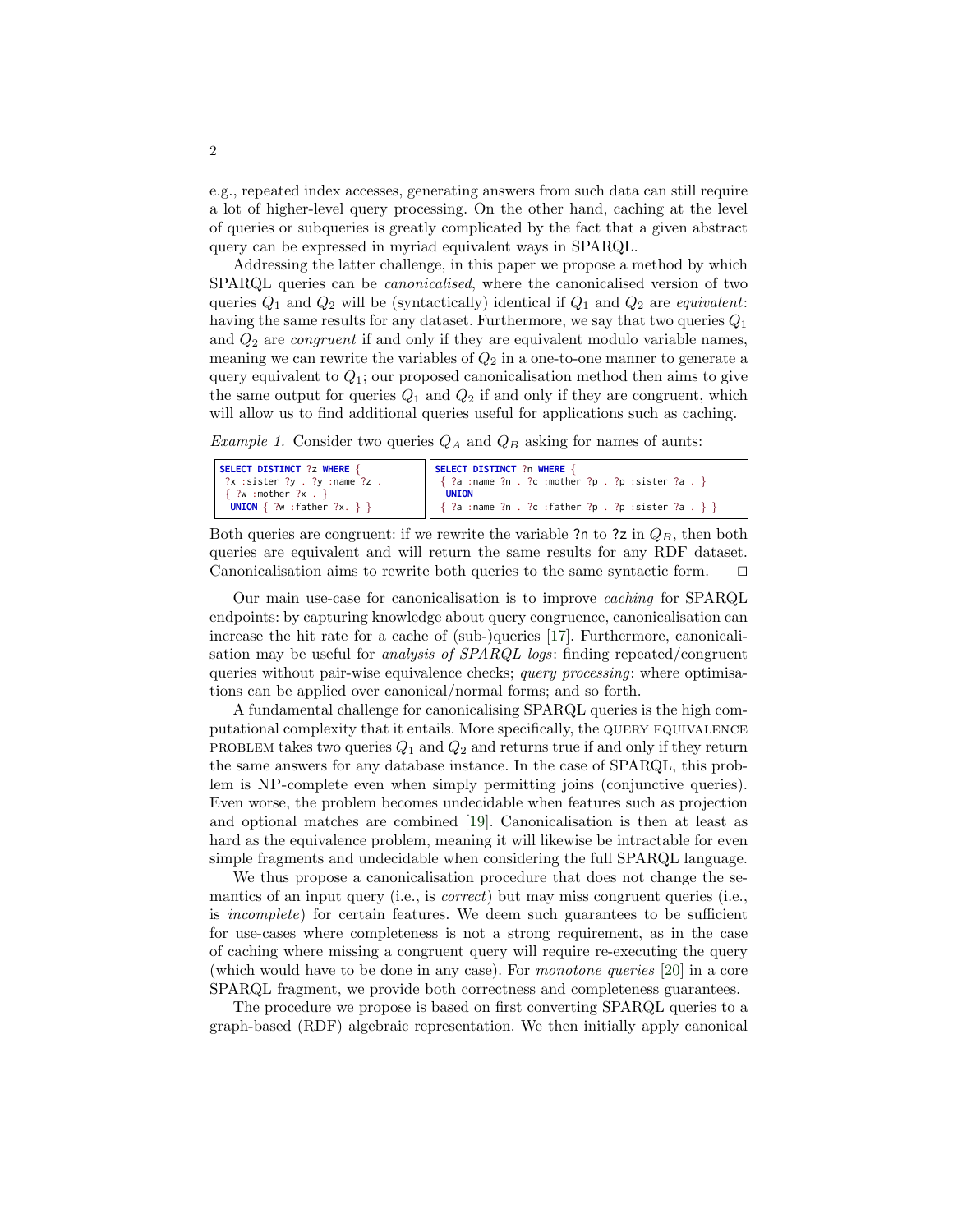labelling to the graph to consistently name variables, thereafter converting the graph back to a SPARQL query following a fixed syntactic ordering. The resulting query then represents the output of a baseline canonicalisation procedure for SPARQL. To support further SPARQL features such as UNION, we extend this procedure by applying normal forms and minimisation over the intermediate algebraic graph prior to its canonicalisation. Currently we focus on canonicalising SELECT queries from SPARQL 1.0. However, our canonicalisation techniques can be extended to other types of queries (ASK, CONSTRUCT, DESCRIBE) as well as the extended features of SPARQL 1.1 (including aggregation, property paths, etc.) while maintaining correctness guarantees; this is left to future work.

Extended version: This extended version provides additional definitions, proofs and results in the Appendix.

### 2 Preliminaries

RDF: We first introduce the RDF data model, as well as notions of isomorphism and equivalence relevant to the canonicalisation procedure discussed later.

Terms and Graphs RDF assumes three pairwise disjoint sets of terms: IRIs: I, literals **L** and blank nodes **B**. An RDF triple  $(s, p, o)$  is composed of three terms – called *subject*, predicate and object – where  $s \in \mathbf{IB}$ ,  $p \in \mathbf{I}$  and  $o \in \mathbf{ILB}$ <sup>[1](#page-2-0)</sup>. A finite set of RDF triples is called an  $RDF$  graph  $G \subseteq \mathbf{IB} \times \mathbf{I} \times \mathbf{IBL}$ .

Isomorphism Blank nodes are defined as existential variables [\[11\]](#page-15-4) where two RDF graphs differing only in blank node labels are thus considered isomor-phic [\[8\]](#page-15-5). Formally, let  $\mu : IBL \rightarrow IBL$  denote a mapping of RDF terms to RDF terms such that  $\mu$  is the identity on **IL**  $(\mu(x) = x$  for all  $x \in$  **IL**); we call  $\mu$ a blank node mapping; if  $\mu$  maps blank nodes to blank nodes in a one-to-one manner, we call it a *blank node bijection*. Let  $\mu(G)$  denote the image of an RDF graph G under  $\mu$  (applying  $\mu$  to each term in G). Two RDF graphs  $G_1$  and  $G_2$ are defined as isomorphic – denoted  $G_1 \cong G_2$  – if and only if there exists a blank node bijection  $\mu$  such that  $\mu(G_1) = G_2$ . Given two RDF graphs, the problem of determining if they are isomorphic is GI-complete [\[12\]](#page-15-6), meaning the problem is in the same complexity class as the standard graph isomorphism problem.

Equivalence The equivalence relation captures the idea that two RDF graphs entail each other [\[11\]](#page-15-4). Two RDF graphs  $G_1$  and  $G_2$  are *equivalent* – denoted  $G_1 \equiv G_2$  – if and only if there exists two blank node mappings  $\mu_1$  and  $\mu_2$ such that  $\mu_1(G_1) \subseteq G_2$  and  $\mu_2(G_2) \subseteq G_1$  [\[9\]](#page-15-7). A graph may be equivalent to a smaller graph (due to redundancy). We thus say that an RDF graph G is lean if it does not have a proper subset  $G' \subset G$  such that  $G \equiv G'$ ; otherwise we can say that it is *non-lean*. Furthermore, we can define the *core* of a graph G as a lean graph G' such that  $G \equiv G'$ ; the core of a graph is known to be unique modulo isomorphism [\[9\]](#page-15-7). Determining equivalence between RDF graphs is known to be NP-complete [\[9\]](#page-15-7). Determining if a graph  $G$  is lean is known to

<span id="page-2-0"></span><sup>&</sup>lt;sup>1</sup> We use, e.g., **IBL** as a shortcut for  $I \cup B \cup L$ .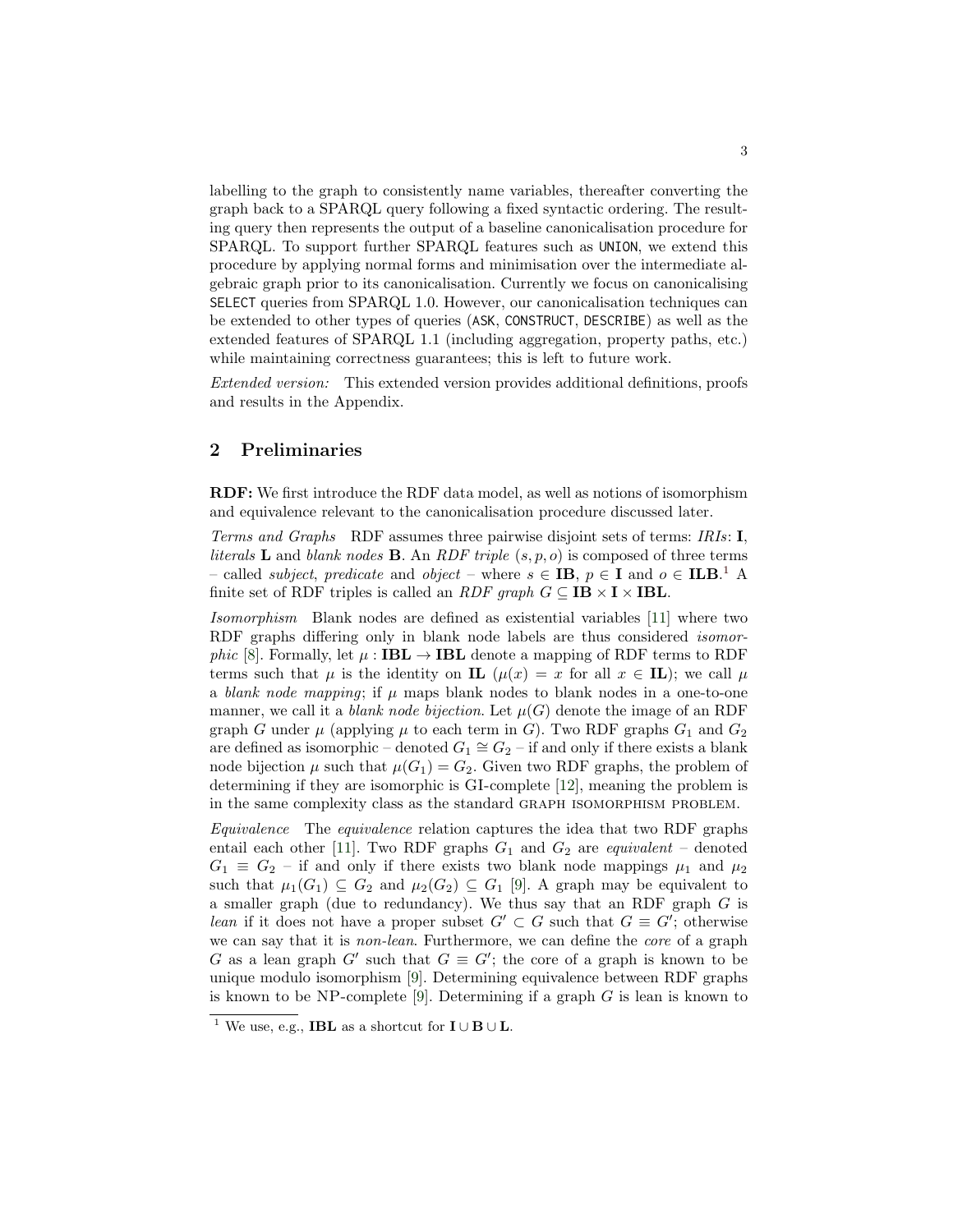be CONP-complete [\[9\]](#page-15-7). Finally, determining if a graph  $G'$  is the core of a second graph  $G$  is known to be DP-complete [\[9\]](#page-15-7).

Graph canonicalisation Our method for canonicalising SPARQL queries involves representing the query as an RDF graph, applying canonicalisation techniques over that graph, and mapping the canonical graph back to a SPARQL query. As such, our query canonicalisation method relies on an existing graph canonicalisation framework for RDF graphs called BLABEL [\[13\]](#page-15-8); this framework offers a sound and complete method to canonicalise graphs with respect to isomorphism  $(ICAN(G))$  or equivalence  $(ECAN(G))$ . Both methods have exponential worst-case behaviour; as discussed, the underlying problems are intractable.

SPARQL: We now provide preliminaries for the SPARQL query language [\[10\]](#page-15-9). For brevity, our definitions focus on SPARQL monotone queries  $(MQS)$  [\[20\]](#page-15-3) – permitting selection  $(=, \wedge, \vee)^2$  $(=, \wedge, \vee)^2$ , join, union and projection – for which we can offer sound and complete canonicalisation.

 $Syntax$  Let V denote a set of query variables disjoint with **IBL**. We define the abstract syntax of a SPARQL mq as follows:

- 1. A triple pattern t is a member of the set  $VIB \times VI \times VIBL$  (i.e., an RDF triple allowing variables in any position). A triple pattern is a query pattern.
- 2. If both  $Q_1$  and  $Q_2$  are query patterns, then  $[Q_1$  AND  $Q_2]$ , and  $[Q_1$  UNION  $Q_2]$ are also query patterns.
- 3. If Q is a query pattern and V is a set of variables such that for all  $v \in V$ , v appears in some triple pattern contained in  $Q$ , then  $\text{SELECT}_V(Q)$  is a query.<sup>[3](#page-3-1)</sup>

Blank nodes in SPARQL queries are considered to be non-distinguished query variables where we will assume they have been replaced with fresh query variables. Per the final definition, we currently do not support subqueries and assume, w.l.o.g., that all queries have a projection  $\text{SELECT}_V (Q)$ .

Algebra We will now define an algebra for such queries. A *solution*  $\mu$  is a partial mapping from variables in  $V$  appearing in the query to constants from **IBL** appearing in the data. Let dom( $\mu$ ) denote the variables for which  $\mu$  is defined. We say that two mappings  $\mu_1$  and  $\mu_2$  are *compatible*, denoted  $\mu_1 \sim \mu_2$ , when  $\mu_1(v) = \mu_2(v)$  for every  $v \in \text{dom}(\mu_1) \cap \text{dom}(\mu_2)$ . Letting M, M<sub>1</sub> and M<sub>2</sub> denote sets of solutions, we define the algebra as follows:

$$
M_1 \bowtie M_2 := \{ \mu_1 \cup \mu_2 \mid \mu_1 \in M_1, \mu_2 \in M_2, \mu_1 \sim \mu_2 \}
$$
  

$$
M_1 \cup M_2 := \{ \mu \mid \mu \in M_1 \text{ or } \mu \in M_2 \}
$$
  

$$
\pi_V(M) := \{ \mu' \mid \exists \mu \in M : \mu' \subseteq \mu, \text{dom}(\mu') = V \cap \text{dom}(\mu) \}
$$

Union is defined here in the SPARQL fashion as a union of mappings, rather than relational algebra union: the former can be applied over solution mappings with different domains, while the latter does not allow this.

<span id="page-3-0"></span><sup>2</sup> This is expressed by placing constants in triple patterns.

<span id="page-3-1"></span><sup>&</sup>lt;sup>3</sup> Note that SELECT  $\star$  is equivalent to returning all variables (or omitting the feature).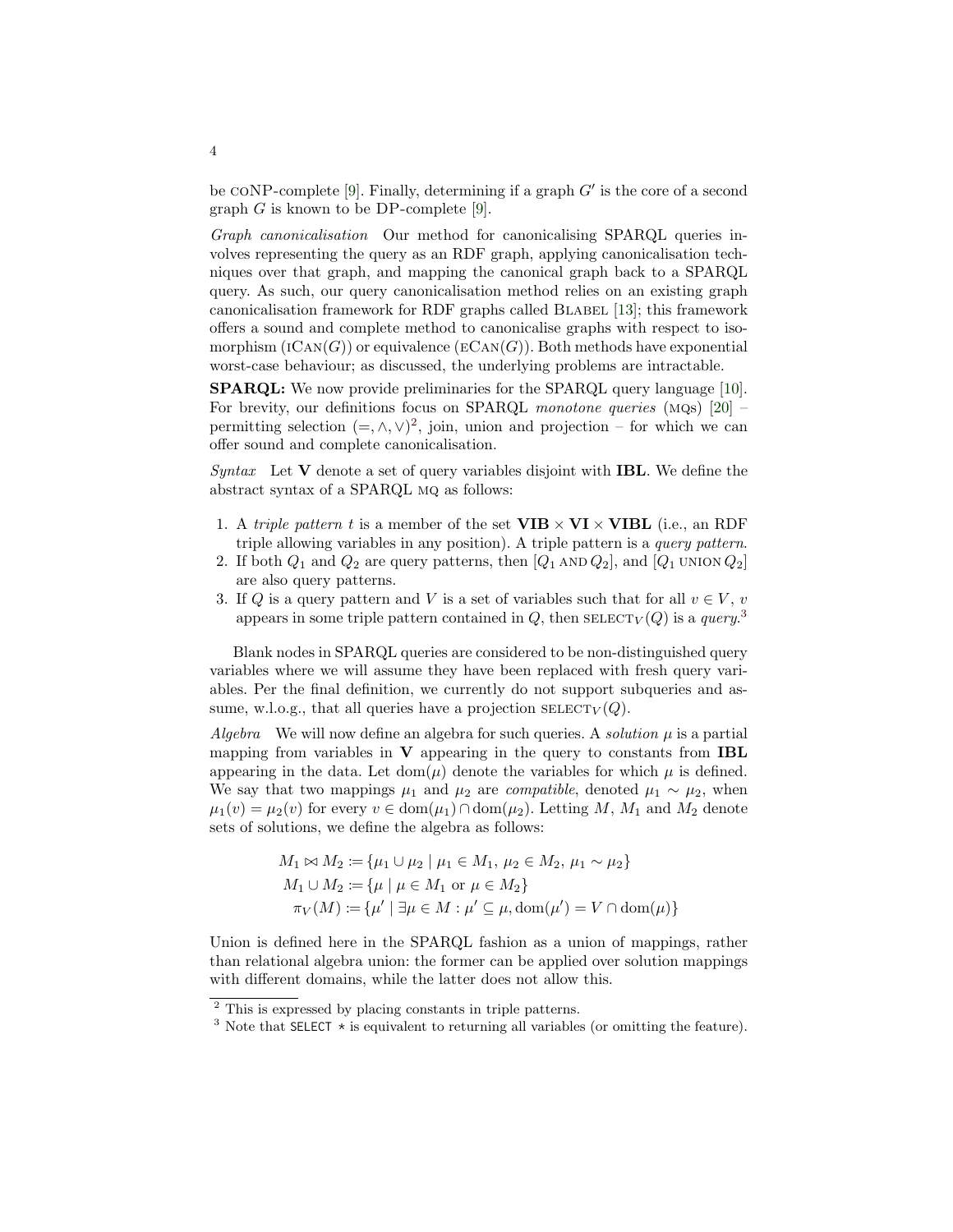Semantics Letting Q denote an mq pattern in the abstract syntax, we denote the evaluation of Q over an RDF graph G as  $Q(G)$ . Before defining  $Q(G)$ , first let t denote a triple pattern; then by  $V(t)$  we denote the set of variables appearing in t and by  $\mu(t)$  we denote the image of t under a solution  $\mu$ . Finally, we can define  $Q(G)$  recursively as follows:

$$
t(G) := \{ \mu \mid \mu(t) \in G, \text{dom}(\mu) = \mathbf{V}(t) \}
$$

$$
[Q_1 \text{ AND } Q_2](G) := Q_1(G) \bowtie Q_2(G)
$$

$$
[Q_1 \text{ UNION } Q_2](G) := Q_1(G) \cup Q_2(G)
$$

$$
\text{SELECT}_V(Q)(G) := \pi_V(Q(G))
$$

Set vs. Bag The previous definitions assume a set semantics for query answering, meaning that no duplicate mappings are returned as solutions [\[18\]](#page-15-0). However, the SPARQL standard, by default, considers a bag (aka. multiset) semantics for query answering [\[10\]](#page-15-9), where the cardinality of a solution in the results captures information about how many times the query pattern matched the underlying dataset [\[1\]](#page-14-1). We thus use the extended syntax  $\text{SELECT}_{V}^{\Delta}(Q)$ , where  $\Delta = \text{true}$ indicates set semantics and  $\Delta$  = false indicates bag semantics.

Containment and Equivalence Query containment asks: given two queries  $Q_1$ and  $Q_2$ , does it hold that  $Q_1(G) \subseteq Q_2(G)$  for all possible RDF graphs  $G$ ? If so, we say that  $Q_2$  contains  $Q_1$ , which we denote by the relation  $Q_1 \sqsubseteq Q_2$ . On the other hand, query equivalence asks, given two queries  $Q_1$  and  $Q_2$ , does it hold that  $Q_1(G) = Q_2(G)$  for all possible RDF graphs G? In other words,  $Q_1$  and  $Q_2$ are equivalent if and only if  $Q_1$  and  $Q_2$  contain each other. If so, we say that  $Q_1 \equiv Q_2$ . In this paper, we relax the equivalence notion to ignore labelling of variables; more formally, let  $\nu : V \to V$  be a one-to-one mapping of variables and, slightly abusing notation, let  $\nu(Q)$  denote the image of Q under  $\nu$  (rewriting variables in Q wrt.  $\nu$ ); we say that  $Q_1$  and  $Q_2$  are *congruent* (denoted  $Q_1 \cong Q_2$ ) if and only if there exists  $\nu$  such that  $Q_1 \equiv \nu(Q_2)$ . An example of such query congruence was provided in Example [1.](#page-1-0)

The complexity of query containment and equivalence vary from NP-complete when just AND is allowed (with triple patterns), upwards to UNDECIDABLE once, e.g., projection and optional matches are added [\[19\]](#page-15-2). For mqs, containment and equivalence are NP-complete for the related query class of Unions of Conjunctive Queries (ucqs) [\[20\]](#page-15-3), which allow the same features as mqs but disallow joins over unions. Interestingly, though MQs and UCQs are equivalent query classes  $$ i.e., for any ucq there is an equivalent mq and vice-versa – containment and equivalence for MQs jumps to  $\Pi_2^P$ -complete [\[20\]](#page-15-3). Intuitively this is because MQs are more succinct than  $UCQs$ ; for example, to find a path of length n where each node is of type A or B, we can create an MQ of size  $O(n)$ , but it requires a UCQ of size  $O(2^n)$ . We consider MQs since real-world SPARQL queries may arbitrarily nest joins and unions (canonicalisation will rewrite them to  $UCQs$ ).

Most of the above results have been developed under set semantics. In terms of bag semantics, we can consider an analogous containment problem: that the answers of  $Q_1$  are a subbag of the answers of  $Q_2$ , meaning that the multiplicity of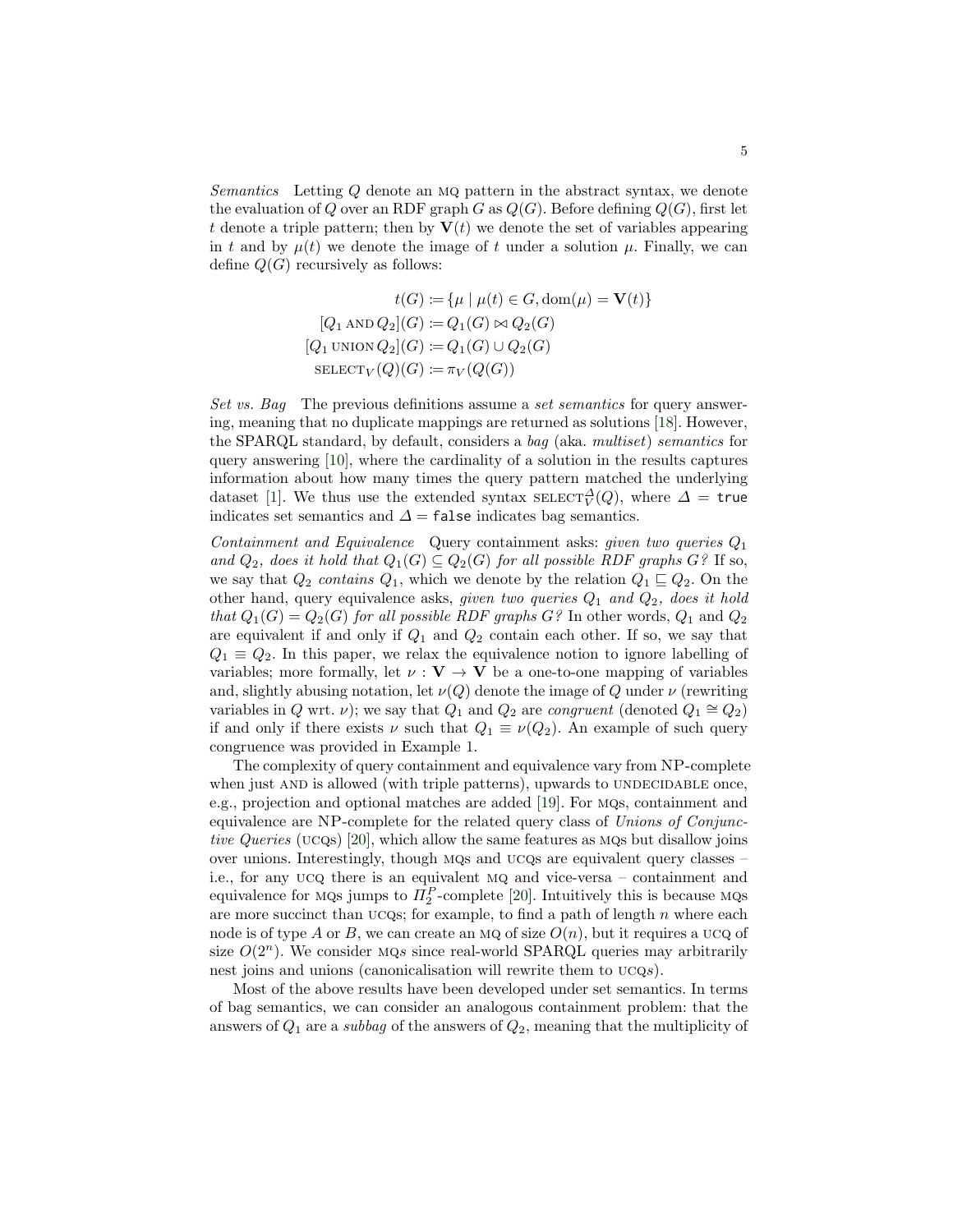an answer in  $Q_1$  is always less-than-or-equals the multiplicity of the same answer in  $Q_2$ . In fact, the decidability of this problem remains an open question [\[5\]](#page-15-10); on the other hand, the equivalence problem is GI-complete [\[5\]](#page-15-10), and thus in fact probably easier than the case for set semantics (assuming  $GI \neq NP$ ): under bag semantics, conjunctive queries cannot have redundancy, so intuitively speaking we can test a form of isomorphism between the two queries.

### 3 Related Work

Various works have presented complexity results for query containment and equivalence of SPARQL [\[25,](#page-15-11)[24,](#page-15-12)[6](#page-15-13)[,15,](#page-15-14)[19,](#page-15-2)[14\]](#page-15-15). With respect to implementations, only one dedicated library has been released to check whether or not two SPARQL queries are equivalent: SPARQL Algebra [\[15\]](#page-15-14). The problem of determining equivalence of SPARQL queries can, however, be solved by reductions to related problems, where Chekol et al. [\[7\]](#page-15-16) have used a  $\mu$ -calculus solver and an XPathequivalence checker to implement SPARQL equivalence checks. Recently Saleem et al. [\[23\]](#page-15-17) compared these SPARQL query containment methods using a benchmark based on real-world query logs; we use these same logs in our evaluation. These works do not deal with canonicalisation; using an equivalence checker would require quadratic pairwise checks to determine all equivalences in a set or stream of queries; hence they are impractical for a use-case such as caching.

To the best of our knowledge, little work has been done specifically on canonicalisation of SPARQL queries. In analyses of logs, some authors [\[3,](#page-14-2)[22\]](#page-15-18) have proposed some syntactic canonicalisation methods – such as normalising whitespace or using a SPARQL library to format the query – that do manage to detect some duplicates, but not more complex cases such as per Example [1.](#page-1-0) Rather the most similar work to ours (to the best of our knowledge) is the SPARQL caching system proposed by Papailiou et al. [\[17\]](#page-15-1), which uses a canonical labelling algorithm (specifically Bliss) to assign consistent labels to variables, allowing to recall isomorphic graph patterns from the cache for SPARQL queries. However, their work does not consider factoring out redundancy caused by query operators (aka. minimisation), and hence they would not capture equivalences as in the case of Example [1.](#page-1-0) In general, our work focuses on canonicalisation of queries whereas the work of Papailiou et al. [\[17\]](#page-15-1) is rather focused on caching; compared to them we capture a much broader notion of query equivalence than their approach based solely on canonical labelling of query variables. It is worth noting that we are not aware of similar methods for canonicalising SQL queries.

#### 4 Query Canonicalisation

Our approach for canonicalising SPARQL mqs involves representing the query as an RDF graph, performing a canonicalisation of the RDF graph (including the application of algebraic rewritings, minimisation and canonical labelling), ultimately mapping the resulting graph back to a final canonical SPARQL ucq.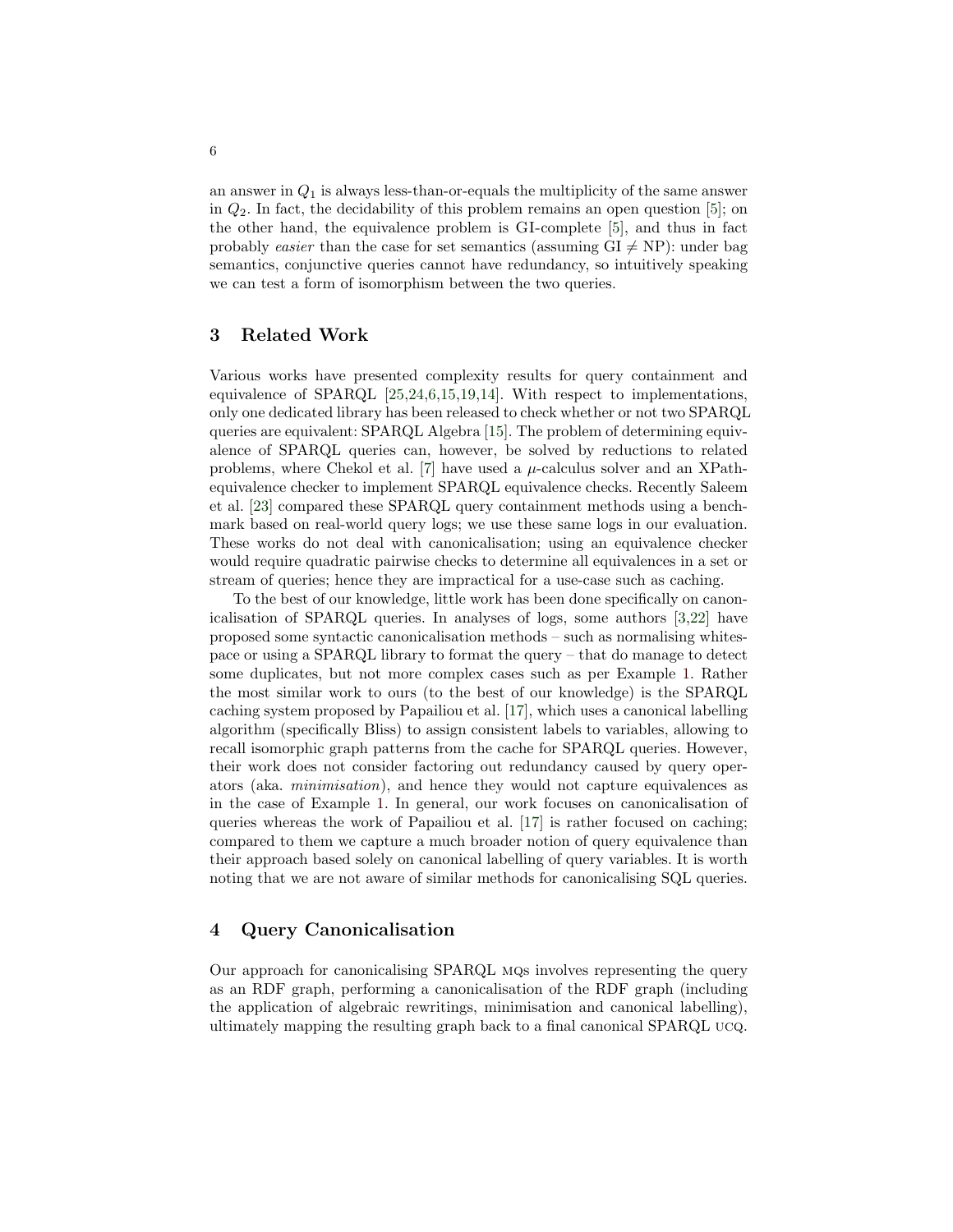#### 4.1 Representational Graph for UCQs

The MQ class is closed under join and union (see  $Q_A$ , Example [1\)](#page-1-0). As the first query normalisation step, we will convert mq queries to ucqs of the form  $\mathsf{select}^{\overline{\Delta}}_V(\mathsf{union}(\{\mathsf{and}(\{Q_1^1,\ldots Q_m^1\}),\ldots,\mathsf{and}(\{Q_1^k,\ldots Q_n^k\})\}))$  following a standard DNF-style expansion (we refer to Appendix [A](#page-16-0) for more details). The output ucq may be exponential in size. Thereafter, given such a ucq, we define its representational graph (or R-graph for short) as follows.

<span id="page-6-0"></span>**Definition 1.** Let  $\beta$ () denote a function that returns a fresh blank node and  $\beta$ (x) a function that returns a blank node unique to x. Let  $\iota(\cdot)$  denote an id function such that if  $x \in \mathbf{IL}$ , then  $\iota(x) = x$ ; otherwise if  $x \in \mathbf{VB}$ , then  $\iota(x) = \beta(x)$ . Finally, let Q be a UCQ; we define  $R(Q)$ , the R-graph of Q, as follows:

– If Q is a triple pattern  $(s, p, o)$ , then  $\iota(Q)$  is set as  $\beta()$  and

$$
R(Q) = \{ (\iota(Q), \, : \, s, \iota(s)), (\iota(Q), \, : \, p, \iota(p)), (\iota(Q), \, : \, o, \iota(o)), (\iota(Q), \, a, \, : \, \text{TP}) \} - \text{If } Q \text{ is and } (\{Q_1, \ldots, Q_n\}), \text{ then } \iota(Q) \text{ is set as } \beta() \text{ and}
$$

- $R(Q) = \{(\iota(Q), : \text{arg}, \iota(Q_1)), \ldots, (\iota(Q), : \text{arg}, \iota(Q_n)),(\iota(Q), \text{a}, : \text{And})\}$  $\cup R(Q_1) \cup ... \cup R(Q_n)$
- If Q is union( $\{Q_1, \ldots, Q_n\}$ ), then  $\iota(Q)$  is set as  $\beta()$  and  $R(Q) = \{(\iota(Q),: \mathsf{arg}, \iota(Q_1)), \ldots, (\iota(Q),: \mathsf{arg}, \iota(Q_n)),(\iota(Q),\mathsf{a},:\mathsf{Union})\}$  $\cup$   ${\bf R}(Q_1)$   $\cup$   $\ldots$   $\cup$   ${\bf R}(Q_n)$
- $-$  If  $Q$  is select $^{\Delta}_V(Q_1),$  then  $\iota(Q)$  is set as  $\beta()$  and  $\textup{r}_\textup{R}(Q) = \{(\iota(Q),\, \textup{arg},\iota(Q_1)),(\iota(Q),\, \textup{distinct},\varDelta),(\iota(Q),\textup{a},\, \textup{select})\}$  $\overline{\cup}$   $\{(\iota(Q), {\tt :var}, \iota(v)) \mid v \in V\} \cup {\tt R}(Q_1)$

where "a" abbreviates rdf:type and  $\Delta$  is a boolean datatype literal.  $\square$ 

*Example 2.* Here we provide an example of the R-graph for query  $Q_A$  and  $Q_B$  in Example [1:](#page-1-0) the r-graph has the same structure for both queries assuming that a UCQ normal form is applied beforehand (to  $Q_A$  in particular). For clarity, we embed the types of nodes into the nodes themselves; e.g., the uppermost node expands to  $[:u]$  -rdf:type  $\rightarrow$  :Union

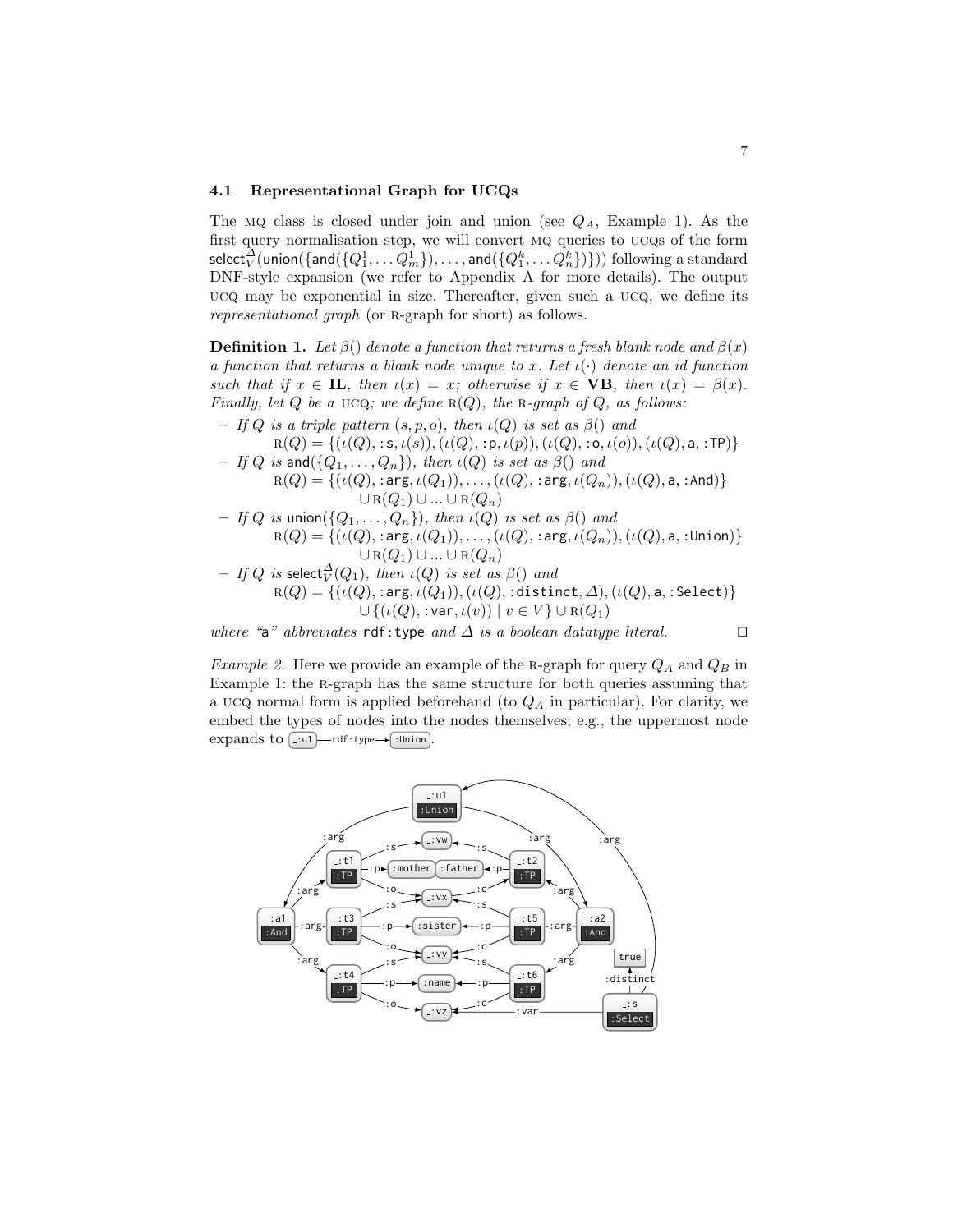Due to the application of ucq normal forms, we have a projection, over a union, over a set of joins, where each join involves one or more triple patterns.  $\square$ 

We also define the inverse  $R^{-}(R(Q))$ , mapping an R-graph back to a UCQ query, such that  $R^{-}(R(Q))$  is congruent to the Q (see Appendix [B\)](#page-18-0).

#### <span id="page-7-0"></span>4.2 Projection with union

Unlike the relational algebra, SPARQL MQs allow unions of query patterns whose sets of variables are not equal. This may give rise to existential variables, which in turn can lead to further equivalences that must be considered [\[20\]](#page-15-3).

Example 3. Returning to Example [1,](#page-1-0) consider a query  $Q_C \equiv Q_B$ , a minor variant of  $Q_B$  using different non-projected variables in the union:

```
SELECT DISTINCT ?n WHERE { { ?a :name ?n . ?c :mother ?m . ?m :sister ?a . }
   UNION { ?a :name ?n . ?c :father ?f . ?f :sister ?a . } }
```
Such unions are permitted in SPARQL. Likewise we could rename both occurrences of ?a on the left of the union in  $Q_C$  without changing the solutions since ?a is not projected. Any correspondences between non-projected variables across a union are thus syntactic and do not affect the semantics of the query.  $\Box$ 

We thus distinguish the blank node representing every non-projected variable in each CQ of the R-graph produced previously. Letting G denote  $R(Q)$ , we define the cq roots of G as  $cq(G) = \{y \mid (y, a, : And) \in G\}$ . Given a term r and a graph G, we define  $G[r]$  as the sub-graph of G rooted in r, defined recursively as  $G[r]_0 = \{(s, p, o) \in G | s = r\}, G[r]_i = \{(s, p, o) \in G | \exists x, y : (x, y, s) \in G\}$  $G[r]_{i-1}$  ∪  $G[r]_{i-1}$ , with  $G[r] = G[r]_n$  such that  $G[r]_n = G[r]_{n+1}$  (the fixpoint).

We denote the blank nodes representing variables in G by  $\text{var}(G) = \{v \in \mathbf{B} \mid \mathcal{E}\}$  $\exists (s, p) : (s, p, v) \in G \land p \in \{ \text{:s, :p, :o \} \},$  and we denote the blank nodes representing unprojected variables in G by  $\mathsf{uvar}(G) = \{v \in \mathsf{var}(G) \mid \exists s : (s, : \mathsf{var}, v) \in G\}.$ Finally we denote the blank nodes representing projected variables in G by  $\textsf{pvar}(G) = \textsf{var}(G) \setminus \textsf{uvar}(G)$ . We can now define how variables are distinguished.

**Definition 2.** Let G denote  $R(Q)$  for a UCQ Q. We define the variable distinquishing function  $D(G)$  as follows. If there does not exist a blank node x such that  $(x, a)$ , :Union)  $\in G$ , then  $D(G) = G$ . Otherwise if such a blank node exists, we define  $D(G) = \{(s, p, \delta(o)) \mid (s, p, o) \in G\}$ , where  $\delta(o) = o$  if  $o \notin \text{uvar}(G)$ ; otherwise  $\delta(o) = \beta(r, o)$  such that  $r \in \text{cq}(G)$  and  $(s, p, o) \in G[r]$ .

In other words,  $D(G)$  creates a fresh blank node for each non-projected variable appearing in the representation of a  $CQ$  in  $G$  as previously motivated.

#### 4.3 Minimisation

Under set semantics, UCQs may contain redundancy whereby, for the purposes of canonicalisation, we will apply minimisation to remove redundant triple patterns while maintaining query equivalence. After applying ucq normalisation,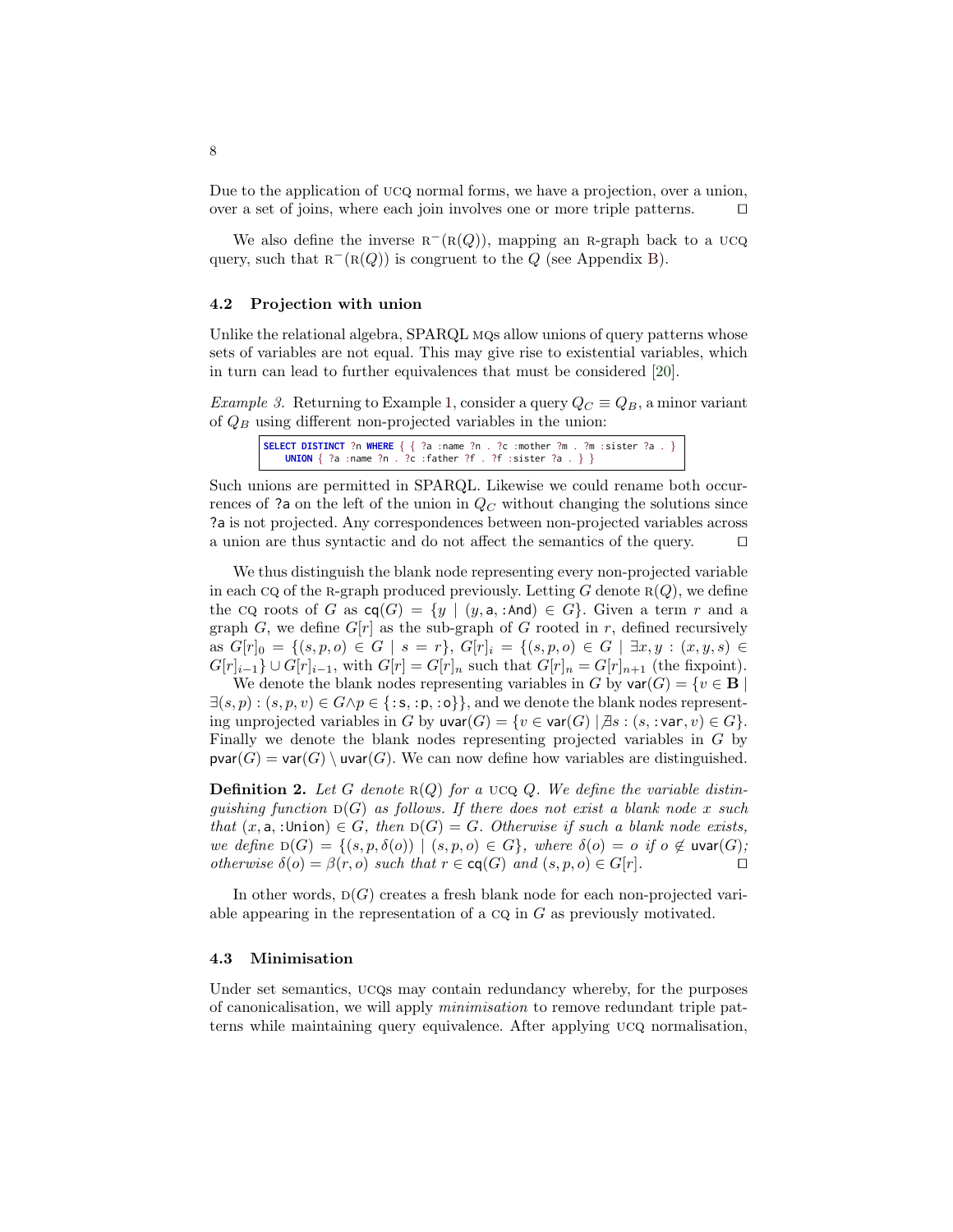the R-graph now represents a  $\text{UCQ}$  of the form  $(Q, V) := (Q_1 \cup \ldots \cup Q_n, V)$ , with each  $Q_1, \ldots, Q_n$  being a  $CQ$  and V being the set of projected variables. Under set semantics, we then first remove *intra-cq redundancy* from the individual cqs; thereafter we remove *inter-co redundancy* from the overall UCQ.

Bag semantics We briefly note that if projection with bag semantics is selected, the ucq can only contain one (syntactic) form of redundancy: exact duplicate triple patterns in the same cq. Any other form of redundancy mentioned previously – be it intra-cq or inter-cq redundancy – will affect the multiplicity of results [\[5\]](#page-15-10). Hence if bag semantics is selected, we do not apply any redundancy elimination other than removing duplicate triple patterns in cqs.

 $Set-semantics/CQs$  We now minimise the individual CQs of the R-graph by computing the core of the sub-graph induced by each cq independently. But before computing the core, we must ground projected variables to avoid their removal during minimisation. Along these lines, let G denote an R-graph  $D(R(Q))$  of Q. We define the grounding of projected variables as follows:  $L(G) = \{(s, p, \lambda(o))\}$  $(s, p, o) \in G$ , where if o denotes a projected variable,  $\lambda(o) = :$ o for :o a fresh IRI computed for *o*; otherwise  $\lambda(o) = o$ . We assume for brevity that variable IRIs created by  $\lambda$  can be distinguished from other IRIs. Finally, let  $\mathsf{core}(G)$  denote the core of G. We can then minimise each cq as follows.

**Definition 3.** Let G denote  $D(R(Q))$ . We define the CQ-minimisation of G as  $c(G) = \{ \text{core}(L(G[x])) \mid x \in \text{cq}(G) \}.$  We call  $C \in c(G)$  a  $CQ$  core.

<span id="page-8-0"></span>*Example 4.* Consider the following query,  $Q_D$ :

```
SELECT DISTINCT ?z WHERE {
    { ?w :mother ?x . } UNION { ?w :father ?x. ?x :sister ?y . }
   UNION { ?c :mother ?d . ?d :sister ?y . }
  ?d ?p ?e . ?e :name ?f . ?x :sister ?y . ?y :name ?z }
```
This query is congruent to the previous queries  $Q_A$ ,  $Q_B$ ,  $Q_C$ . After applying ucq normal forms, we end up with the following R-graph for  $Q_D$ :

```
SELECT DISTINCT ?z WHERE {
  { ?w1 :mother ?x1 . ?d1 ?p1 ?e1 . ?e1 :name ?f1 .
  ?x1 :sister ?y1 . ?y1 :name ?z . }
UNION { ?w2 :father ?x2 . ?x2 :sister ?y2 . ?d2 ?p2 ?e2 .
    ?e2 :name ?f2 . ?x2 :sister ?y2 . ?y2 :name ?z . }
 UNION { ?c3 :mother ?d3 . ?d3 :sister ?y3 . ?d3 ?p3 ?e3
    ?e3 :name ?f3 . ?x3 :sister ?y3 . ?y3 :name ?z . } }
```
We then replace the blank node for the projected variable ?z with a fresh IRI, and compute the core of the sub-graph for each cq (the graph induced by the cq node with type :And and any node reachable from that node in the directed r-graph). Figure [1](#page-9-0) depicts the sub-r-graph representing the third cq (omitting the :And-typed root node for clarity since it will not affect computing the core). The dashed sub-graph will be removed from the core per the map:  $\{-\cdot yx3/\cdot yd3,\cdot\}$  $2:135/$ :t32,  $2:133/$ :t32,  $2:137/$ :sister,  $2:134/$ :vy3,  $2:134/$ :t36,  $2:137/$ :vz, ...}, with the other nodes mapped to themselves. Observe that the projected variable :vz is now an IRI, and hence it cannot be removed from the graph.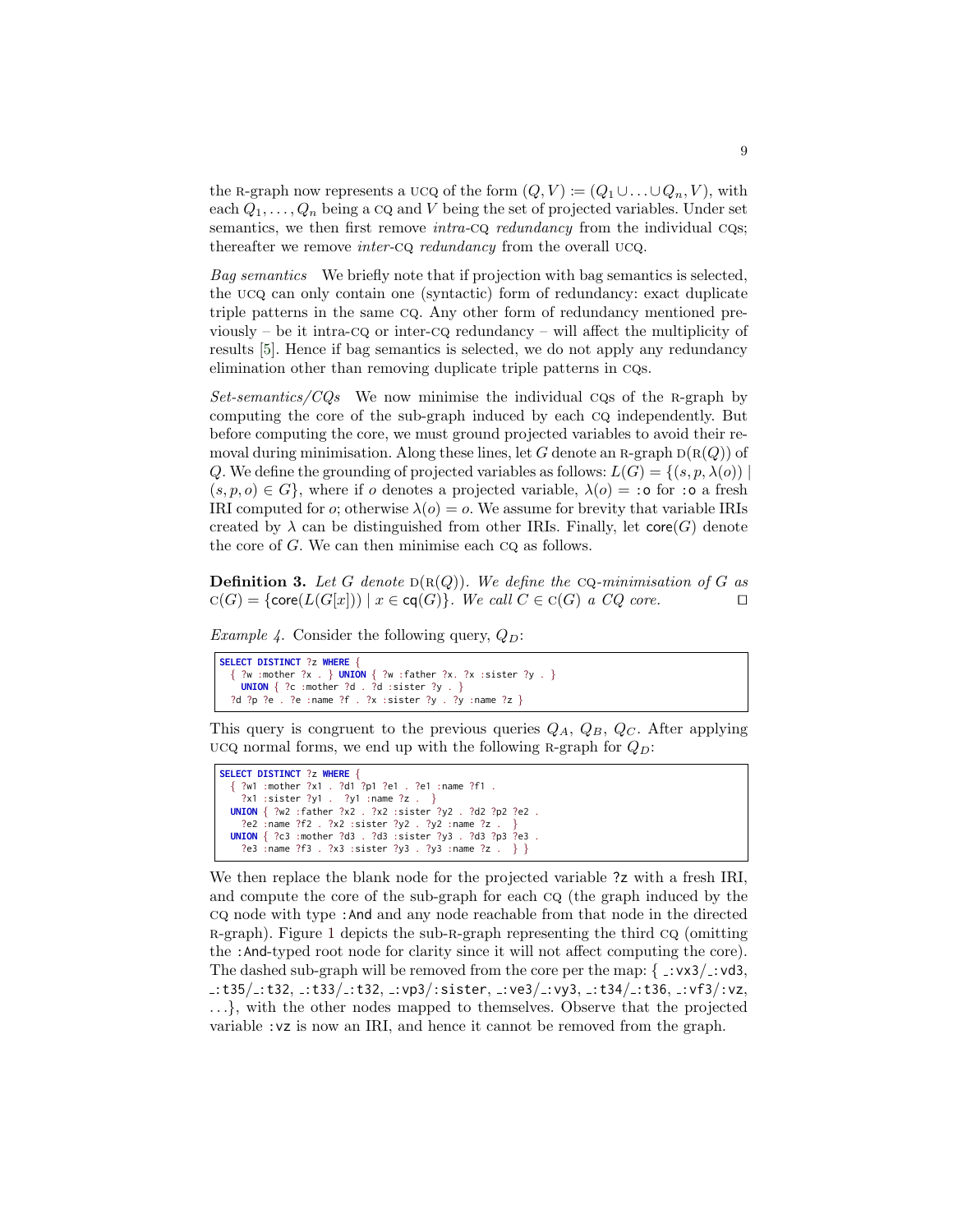

<span id="page-9-0"></span>Fig. 1. R-graph of a CQ showing minimisation by leaning

If we consider applying this core computation over all three conjunctive queries, we would end up with an r-graph corresponding to the following query:

| SELECT DISTINCT ?z WHERE {                                                |  |
|---------------------------------------------------------------------------|--|
| { ?w1 :mother ?x1 . ?x1 :sister ?y1 . ?y1 :name ?z }                      |  |
| UNION $\{ ?w2 : father ?x2 : ?x2 : sister ?y2 : ?y2 :name ?z : } \}$      |  |
| <b>UNION</b> $\{ ?c3 : mother ?d3 : 3 : sister ?y3 : ?y3 :name ?z : } \}$ |  |

We see that the projected variable is preserved in all CQs. However, we are still left with (inter-cq) redundancy between the first and third cqs.  $\square$ 

Set semantics/UCQs After minimising individual cqs, we may still be left with a union containing redundant cqs as highlighted by Example [4.](#page-8-0) Hence we must now apply a higher-level minimisation of redundant cqs. While it may be tempting to simply compute the core of the entire  $R$ -graph – as would work for Example [4](#page-8-0) and, indeed, as would also work for unions in the relational algebra – unfortunately SPARQL union again raises some non-trivial complications [\[20\]](#page-15-3).

Example 5. Consider the following (unusual) query:

**SELECT DISTINCT** ?n **WHERE** { { ?m :cousin ?n . } **UNION** { ?x ?y ?n . } }

If we were to compute the core over the R-graph for the entire UCQ, we would remove the second cq as follows:



This would leave us with the following query:

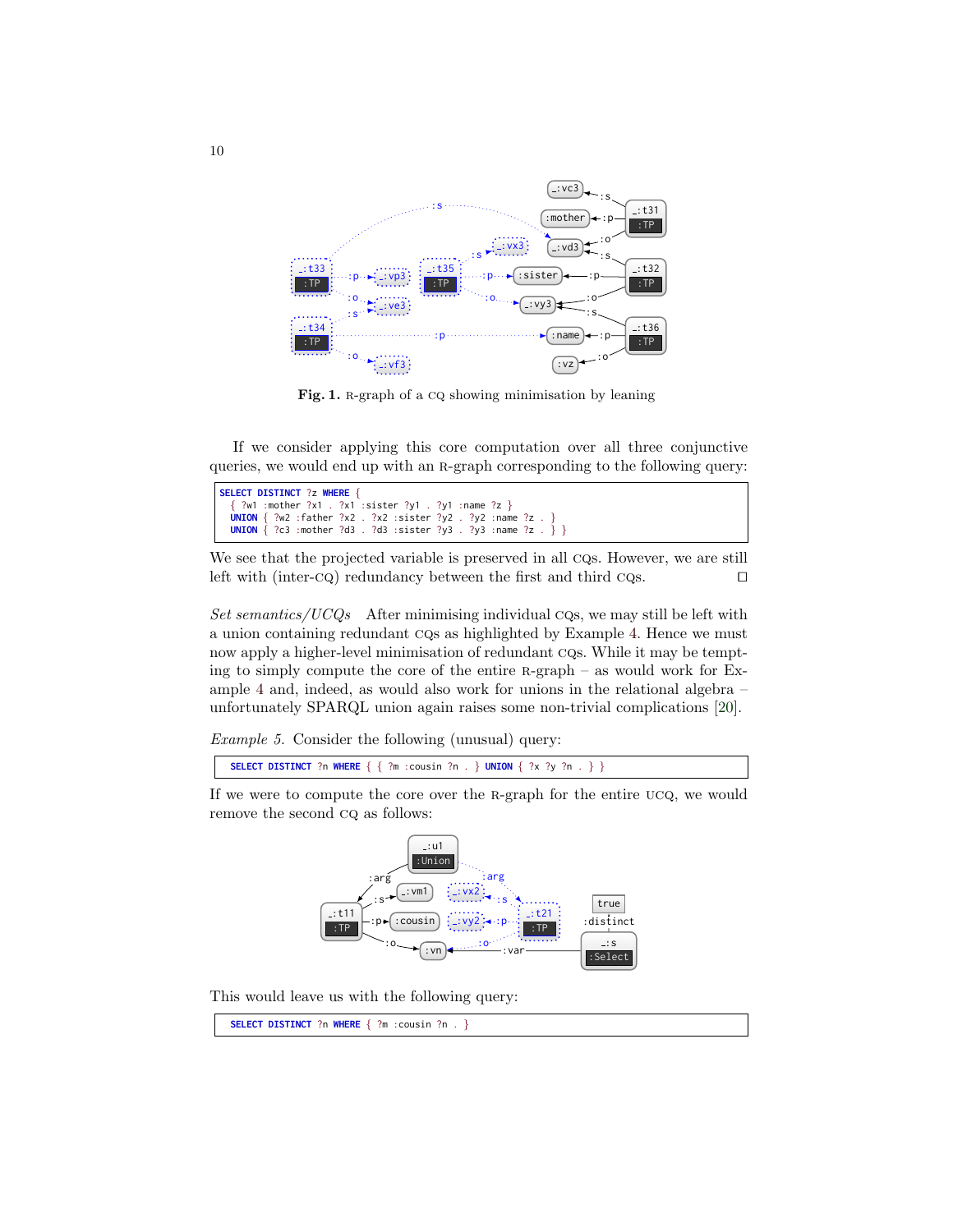But this has changed the query semantics where we lose non-cousin values.  $\square$ 

Instead, we must check containment between pairs of CQs [\[20\]](#page-15-3). Let  $(Q, V) :=$  $(Q_1 \cup \ldots \cup Q_n, V)$  denote the UCQ under analysis. We need to remove from Q:

- 1. all  $Q_i$   $(1 \leq i \leq n)$  such that there exists  $Q_j$   $(1 \leq j \leq i \leq n)$  such that select<sub>V</sub> $(Q_i) \equiv$  select<sub>V</sub> $(Q_i)$ ; and
- 2. all  $Q_i$   $(1 \leq i \leq n)$  where there exists  $Q_i$   $(1 \leq j \leq n)$  such that select $V(Q_i) \sqsubset$ select<sub>V</sub>( $Q_i$ ) (i.e., proper containment where select<sub>V</sub>( $Q_i$ )  $\not\equiv$  select<sub>V</sub>( $Q_i$ ));

The former condition removes all but one cq from each group of equivalent cqs while the latter condition removes all cqs that are properly contained in another cq. With respect to SPARQL union, note that these definitions apply to cases where cqs have different variables. More explicitly, let  $V_1, \ldots, V_n$  denote the projected variables appearing in  $Q_1, \ldots, Q_n$ , respectively. Observe that select $_{V_i}(Q_i) \sqsubseteq$  select $_{V_j}(Q_j)$  can only hold if  $V_i = V_j$ : assume without loss of generality that  $v \in V_i \setminus V_j$ , where v must then generate unbounds in  $V_j$ , creating a mapping  $\mu, v \in \text{dom}(\mu)$ , that can never appear in  $V_i$ .<sup>[4](#page-10-0)</sup>

To implement condition (1), let us first assume that all cqs contain all projection variables such that no unbounds can be returned. Note that in the previous step we have computed the cores of  $CQs$  in  $C(G)$  and hence it is sufficient to check for isomorphism between them; we can thus take the current R-graph  $G_i$ for each  $Q_i$  and apply iso-canonicalisation of  $G_i$  [\[13\]](#page-15-8), removing any other  $Q_j$  $(j > i)$  whose  $G_j$  is isomorphic. Thereafter, to implement condition (2), we can check if if there exists a blank node mapping  $\mu$  such that  $\mu(G_j) \subseteq G_i$ , for  $i \neq j$ (which is equivalent to checking *simple entailment*:  $G_i \models G_j$  [\[9\]](#page-15-7)).

Now we drop the assumption that all cqs contain all variables in  $V$ , meaning that we can generate unbounds. To resolve such cases, we can partition  ${Q_1, \ldots, Q_n}$  into various sets of cos based on the projected variables they contain, and then apply equivalence and containment checks in each part.

**Definition 4.** Let  $C(G) = \{C_1, \ldots, C_n\}$  denote the CQ cores of  $G = D(R(Q))$ . A cq core  $C_i$  is in  $E(G)$  iff  $C_i \in C(G)$  and there does not exist a cq core  $C_j \in C(G)$  $(i \neq j)$  such that:  $\textsf{pvar}(C_i) = \textsf{pvar}(C_j)$ ; and  $C_i \cong C_j$  with  $j < i$  or  $C_j \models C_i$ .

**Definition 5.** Let  $E(G) = \{C_1, \ldots, C_n\}$  denote the minimal  $CQ$  cores of  $G =$  $D(R(Q))$ . Let  $P = \{(s, p, o) \in G \mid \exists (s, a, : \text{Select}) \in G\}$  and  $U = \{(s, p, o) \in G\}$  $G \mid \exists (s, a, :$ Union)  $\in G$ , and  $p = :$ arg implies  $\exists C \in E(G) : \{o\} = \text{cq}(C)\}.$  We define the minimisation of G as  $M(G) = \bigcup_{G' \in E(G)} L^-(G') \cup P \cup U$ , where  $L^-(G')$ denotes the replacement of variable IRIs with their original blank nodes.  $\square$ 

The result is an R-graph representing a redundancy-free UCQ.

<span id="page-10-0"></span> $^4$  We assume that cqs without variables may generate an empty mapping ({ $\mu$ } with  $dom(\mu) = \emptyset$  if the CQ is contained in the data, or no mapping  $({})$  otherwise. This means we will not remove such cqs (unless they are precisely equal to another cq) as they will generate a tuple of unbounds in the results if and only if the data match.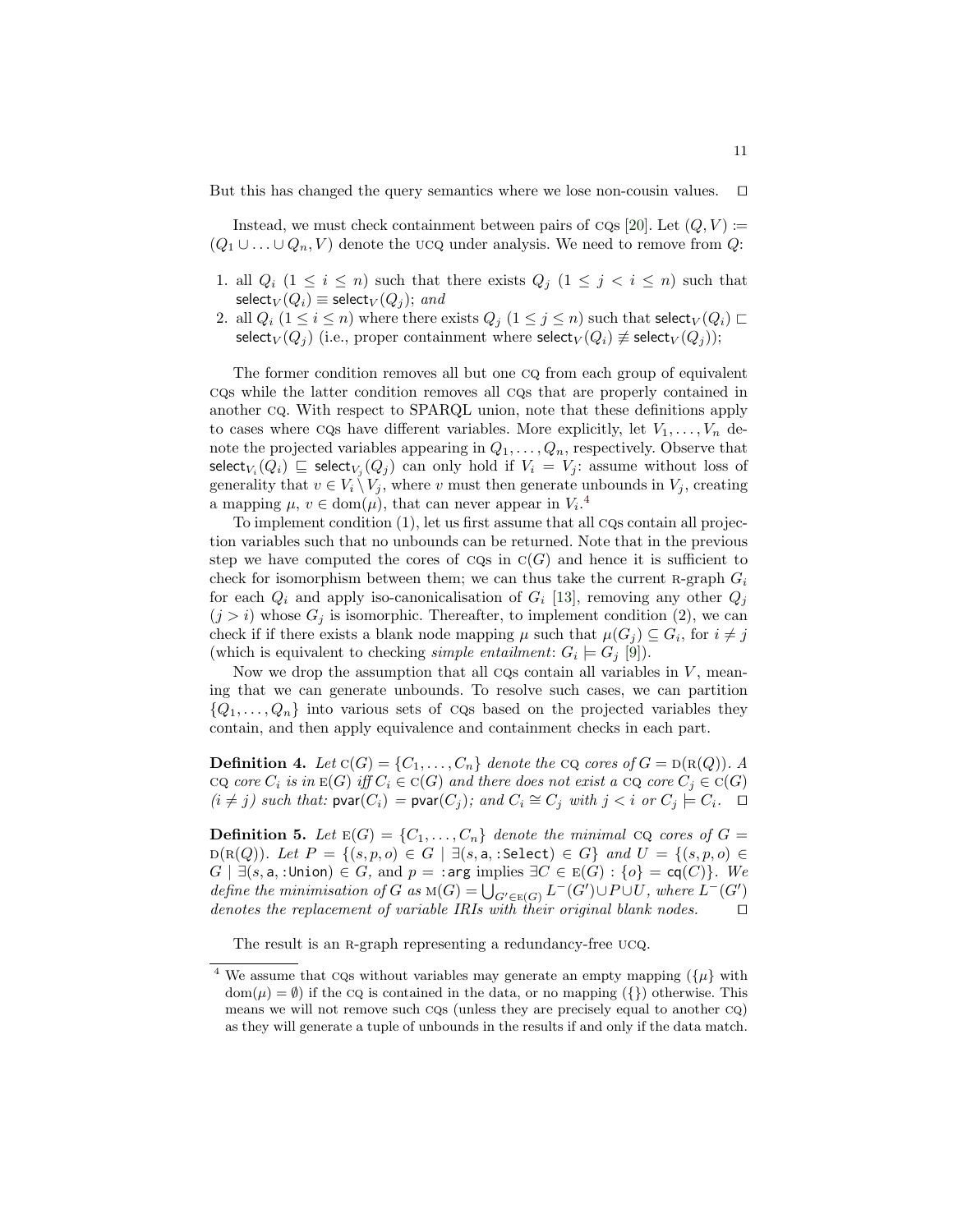#### 4.4 Canonical labelling and query generation

We take the minimal R-graph  $E(G)$  generated by the previous methods and apply the iso-canonicalisation method  $ICAN(E(G))$  to generate canonical labels for the blank nodes in  $E(G)$ ; having normalised the UCQ algebra and removed redundancy, applying this process will finally abstract away the naming of variables in the original query from the R-graph. Then we are left to map from the R-graph back to a query, which we do by applying  $R^{-1}(ICAN(E(G)))$ ; in  $R^{-1}$ . we order triple patterns in CQs, CQs in UCQs and variables in the projection lexicographically. The result is the final canonicalised ucq in SPARQL syntax. Soundness and completeness results for mqs are given in Appendix [D.](#page-20-0)

#### 4.5 Other features

We can represent other (non-MQ) features of SPARQL (e.g., filters, optional, etc.) as an r-graph in an analogous manner to that presented here; thereafter, we can apply canonical labelling over that graph without affecting the semantics of the underlying query. However, we must be cautious with ucq rewriting and minimisation techniques. Currently in queries with non-ucq features, we detect subqueries that are ucqs (i.e., use only join and union) and apply normalisation only on those ucq subqueries considering any variable also used outside the ucq as a virtual projected variable. Combined with canonical labelling, this provides a cautious (i.e., sound but incomplete) canonicalisation of non-mq queries.

#### 4.6 Implementation

We implement the described canonicalisation procedure using two main libraries: JENA for parsing and executing SPARQL queries; and BLABEL for computing the core of RDF graphs and applying canonical labelling. The containment checks over cqs are implemented using SPARQL ASK queries (with Jena). In the following, we refer to our system as QCan: Query Canonicalisation. Source code is available at <https://github.com/RittoShadow/QCan>, while a simple online demo can be found at <http://qcan.dcc.uchile.cl/>.

#### 5 Evaluation

We now evaluate the proposed canonicalisation procedure for monotone SPARQL queries. In particular, the main research questions to be empirically assessed are as follows. RQ1: How is the performance of canonicalisation? RQ2: How many additional duplicate queries can the canonicalisation process expect to find versus baseline syntactic methods in a real-world setting? To address these questions, we present two experimental settings. In the first setting, we apply our canonicalisation method over queries from the Linked SPARQL Queries (LSQ) dataset [\[22\]](#page-15-18), which contains queries taken from the logs of four public SPARQL endpoints. In the second setting, we create a benchmark of more difficult synthetic queries designed to stress-test the process. All experiments were run on a single machine with two Intel Xeon E5-2609 V3 CPUs and 32GB of RAM running Debian v.7.11.

12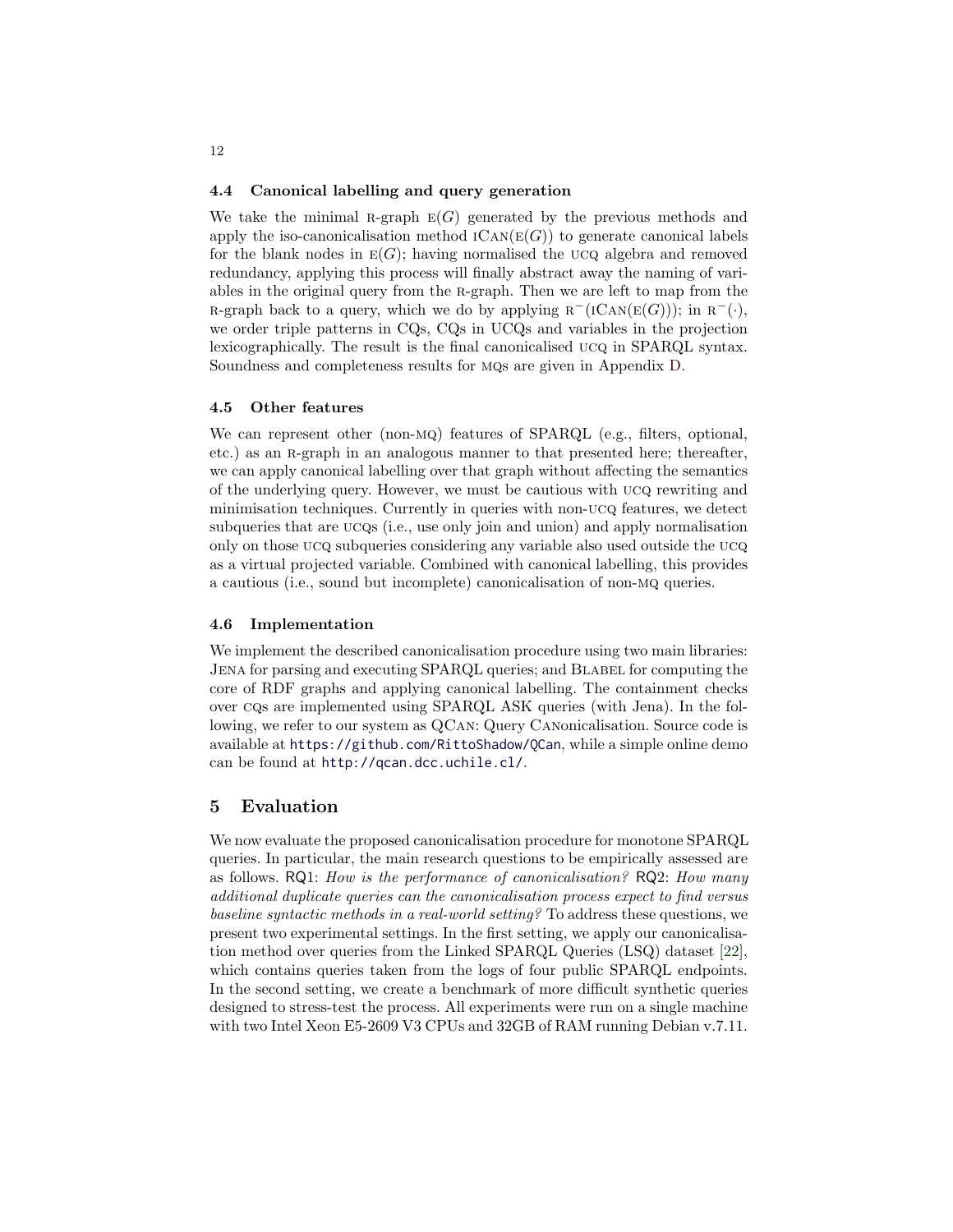

<span id="page-12-1"></span>Fig. 2. Runtimes for LSQ queries

<span id="page-12-0"></span>Table 1. High-level results for canonicalising LSQ queries, including the total time taken and (max) duplicates (D.) found

| Algorithm Time (s)                                        |                                             | D. Max.D. Queries                      |
|-----------------------------------------------------------|---------------------------------------------|----------------------------------------|
| <b>SYNTACTIC</b><br><b>QCAN-LABEL</b><br><b>QCAN-FULL</b> | 211 3.960<br>28,066 10,722<br>77,022 10,722 | 12 768,618<br>40 768,618<br>40 768,618 |

#### 5.1 Real-world setting

In the first setting, we perform experiments over queries from endpoint logs taken from the LSQ dataset [\[22\]](#page-15-18), where we extract the unique strings for SELECT queries that could be parsed successfully by Jena (i.e., that were syntactically valid), resulting in 768,618 queries (see Appendix [E](#page-22-0) for more details). Over these queries, we then apply three experiments for increasingly complete and expensive canonicalisation, as follows. Syntactic: We pass the query through the Jena SPARQL parser and serialiser, parsing the query into an abstract algebra and then writing the algebraic query back to a SPARQL query. QCAN-LABEL: We parse the query, applying canonical labelling to the query variables and reordering triple patterns according to the order of the canonical labels. QCAN-FULL: We apply the entire canonicalisation procedure, including parsing, labelling,  $UCQ$ rewriting, minimisation, etc. We can now address our research questions.

 $(RQ1:$ ) Per Table [1,](#page-12-0) canonicalising with QCAN-LABEL is 127 times slower than the baseline Syntactic method, while QCan-Full is 365 times slower than SYNTACTIC and 2.7 times slower than QCAN-LABEL; however, even for the slowest method QCAN-FULL, the mean canonicalisation time per query is a relatively modest 100 ms. In more detail, Figure [2](#page-12-1) provides boxplots for the runtimes over the queries; we see that most queries under the SYNTACTIC canonicalisation generally take around  $0.1-0.3$ ms, while most queries under  $QCAN-LABEL$  and QCan-Full take 10–100 ms. We did, however, find queries requiring longer: approximately 2.5 seconds in isolated worst cases for QCan-Full.

 $(RQ2:)$  Canonicalising with  $QCAN-LABEL$  finds 2.7 times more duplicates than the baseline SYNTACTIC method. On the other hand, canonicalising with QCan-Full finds no more duplicates than QCan-Label: we believe that this observation can be explained by the relatively low ratio of true mq queries in the logs, and the improbability of finding redundant patterns in real queries. The largest set of duplicate queries found was 12 in the case of SYNTACTIC and 40 in the case of QCAN-LABEL and QCAN-FULL.

#### 5.2 Synthetic setting

Many queries found in the LSQ dataset are quite simple to canonicalise. In order to see how the proposed canonicalisation methods perform for more complex queries, we propose two categories of synthetic query: the first category is designed to test the canonicalisation of cqs, particularly the canonical labelling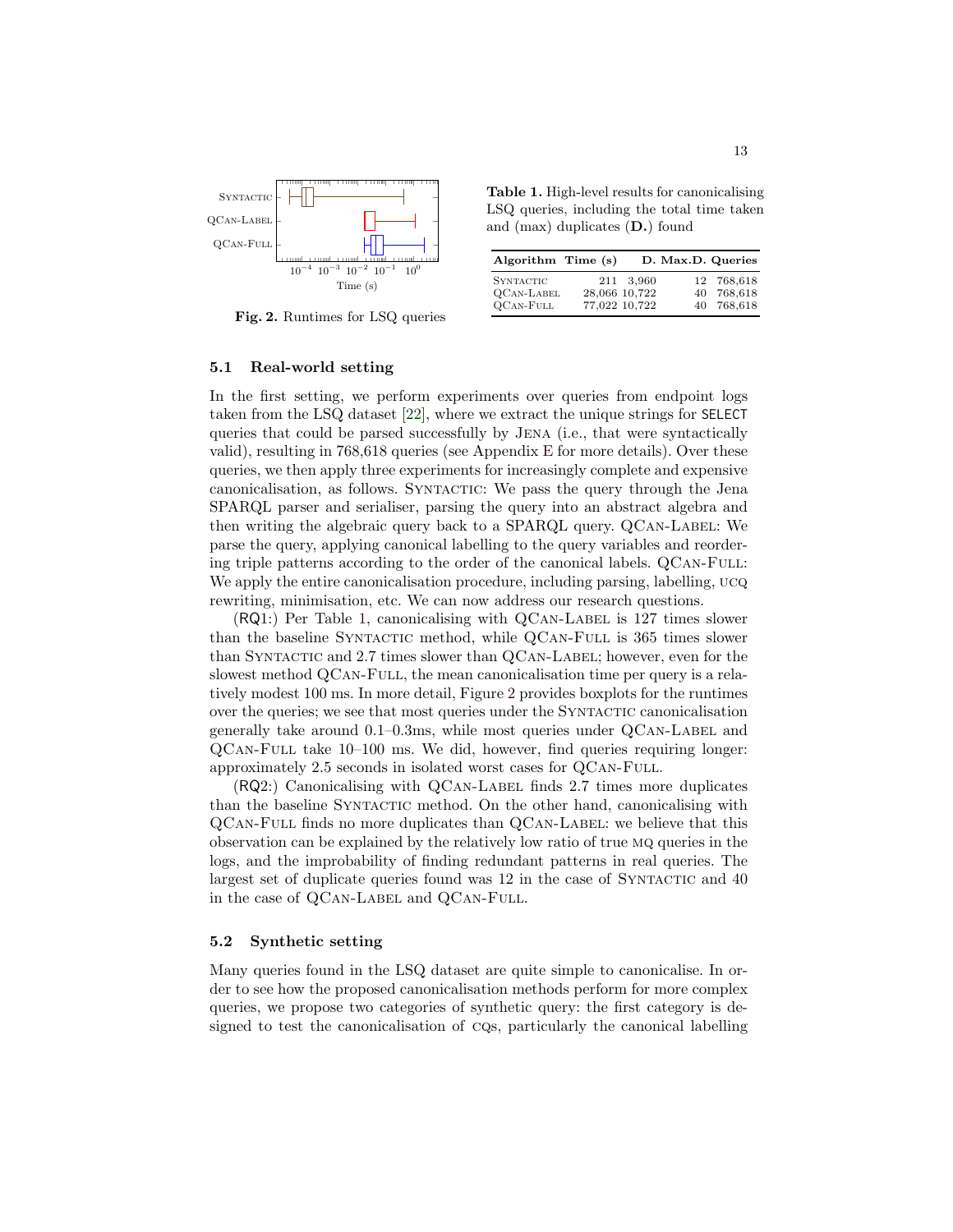

<span id="page-13-0"></span>Fig. 3. Runtimes for threes types of synthetic cqs

and intra-cq minimisation steps; the second category is designed to test the canonicalisation of ucqs, particularly the ucq rewriting and inter-cq minimisation steps. Both aim at testing performance rather than duplicates found.

Synthetic  $CQ$  setting In order to test the minimisation of  $CQs$ , we select difficult cases for the canonical labelling and core computation of graphs [\[13\]](#page-15-8). More specifically, we select the following three (undirected) graph schemas:

- 2D GRIDS: For  $k \geq 2$ , the k-2D-grid contains  $k^2$  nodes, each with a coordinate  $(x, y) \in \mathbb{N}_{1...k}^2$ , where nodes with distance one are connected; the result is a graph with  $2(k^2 - k)$  edges.
- 3D GRIDS: For  $k \geq 2$ , the k-3D-grid contains  $k^3$  nodes, each with a coordinate  $(x, y, z) \in \mathbb{N}_{1...k}^3$ , where nodes with distance one are connected; the result is a graph with  $3(k^3 - k^2)$  edges.
- Miyazaki: This class of graphs was designed by Miyazaki [\[16\]](#page-15-19) to enforce a worstcase exponential behaviour in Nauty-style canonical labelling algorithms. For  $k$ , each graph has  $20k$  nodes and  $30k$  edges.

To create cqs from these graphs, we represent each edge in the undirected graph by a pair of triple patterns  $(v_i, :p, v_j), (v_j, :p, v_i),$  with  $v_i, v_j \in V$  and :p a fixed IRI for all edges. In order to ensure that the canonicalisation involves cq minimisation, we enclose the graph pattern in a SELECT DISTINCT  $v$  query, which provides the most challenging case for canonicalisation: applying set semantics and projecting (and thus "fixing") a single query variable  $v$ . We then run the FULL canonicalisation feature, which for  $\cos$  involves computing the core of the r-graph and applying canonical labelling. Note that under minimisation, 2D-GRID and 3D-GRID graphs collapse down to a core with a single undirected edge, while Miyazaki graphs collapse down to a core with a 3-cycle.

In Figure [3](#page-13-0) we present the runtimes of the canonicalisation procedure, where we highlight that the y-axis is presented in log scale. We see that instances of 2D-GRID for  $k \leq 10$  can be canonicalised in under a second. Beyond that, the performance of canonicalisation lengthens to seconds, minutes and even hours.

Synthetic  $MQ$  setting We also performed tests creating  $MQs$  in CNF (joins of unions) of the form  $(t_{1,1} \cup ... \cup t_{1,n}) \bowtie ... \bowtie (t_{m,1} \cup ... \cup t_{m,n})$ , where m is the number of joins, *n* is the number of unions, and  $t_{i,j}$  is a triple pattern sampled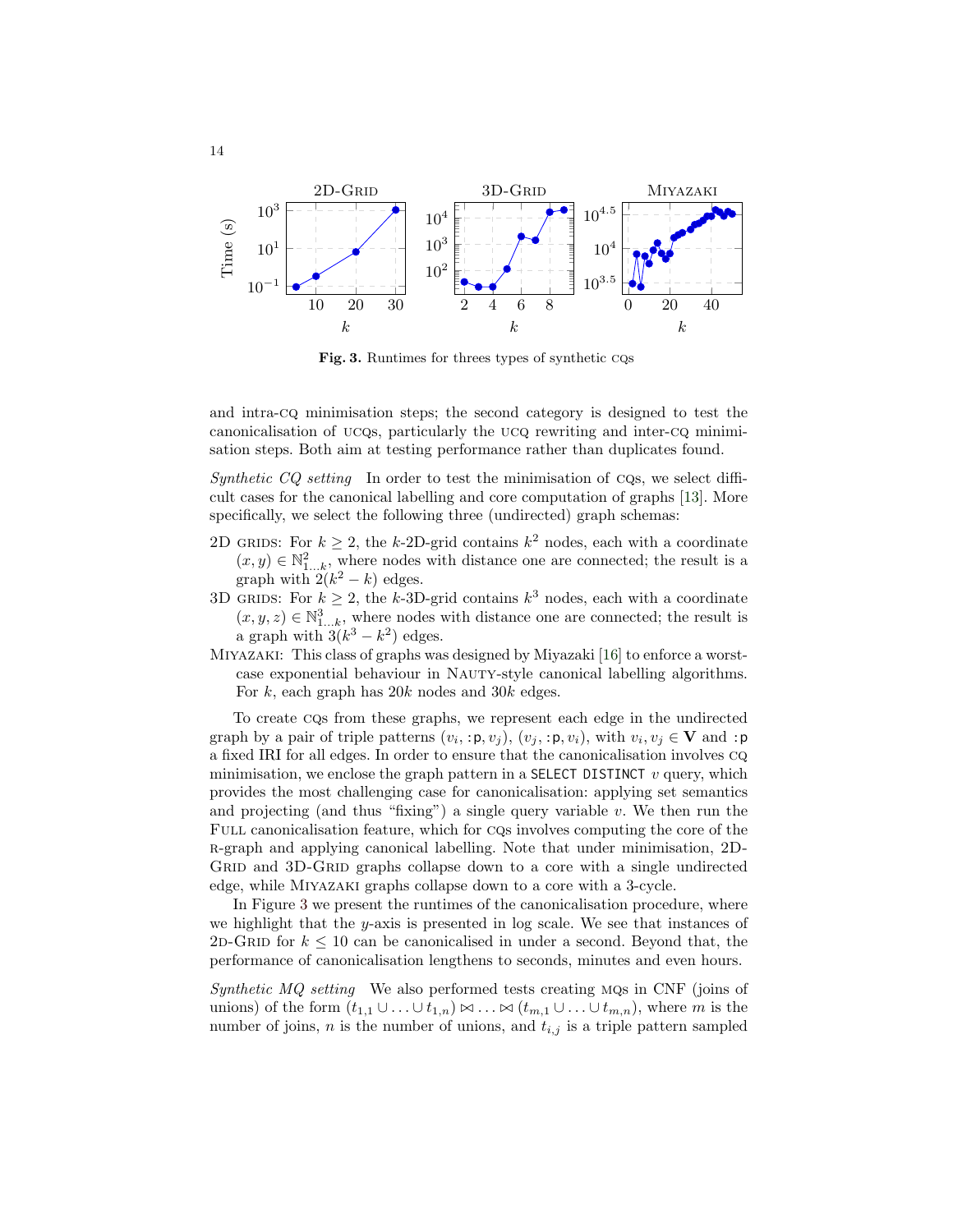(with replacement) from a k-clique of triples with a fixed predicate (such that  $k = m + n$ ) to stress-test the performance of the canonicalisation procedure, where each such query will be rewritten to a query of size  $O(n^m)$ . Detailed results are available in Appendix [F;](#page-23-0) in summary, QCAN-FULL succeeds up to  $m = 4$ ,  $n = 8$ , taking about 7.4 hours, or  $m = 8$ ,  $n = 2$ , taking 3 minutes; for values of  $m = 8$ ,  $n = 4$  and beyond, canonicalisation fails.

### 6 Conclusions

This paper describes a method for canonicalising SPARQL (1.0) queries considering both set and bag semantics. This canonicalisation procedure – which is sound for all queries and complete for monotone queries – obviates the need to perform pairwise containment/equivalence checks in a list/stream of queries and rather allows for using standard indexing techniques to find congruent queries. The main use-cases we foresee are query caching, optimisation and log analysis.

Our method is based on (1) representing the SPARQL query as an RDF graph, over which are applied (2) algebraic  $UCQ$  rewritings,  $(3 - in the case of)$ set semantics) intra-cq and inter-cq normalisation, (4) canonical labelling of variables and ordering of query syntax, before finally (5) converting the graph back to a canonical SPARQL query. As such, by representing the query as a graph, our method leverages existing graph canonicalisation frameworks [\[13\]](#page-15-8).

Though the worst-case complexity of the algorithm is doubly-exponential, experiments show that canonicalisation is feasible for a large collection of realworld SPARQL queries taken from endpoint logs. Furthermore, we show that the number of duplicates detected doubles over baseline syntactic methods. In more challenging experiments involving synthetic settings, however, we quickly start to encounter doubly-exponential behaviour, where the canonicalisation method starts to reach its practical limits. Still, our experiments for real-world queries suggests that such difficult cases do not arise often in practice.

In future work, we plan to extend our methods to consider other query features of SPARQL (1.1), such as subqueries, property paths, negation, and so forth; we also intend to investigate further into the popular OPTIONAL operator.

Acknowledgements The work was supported by the Millennium Institute for Foundational Research on Data (IMFD) and by Fondecyt Grant No. 1181896.

### References

- <span id="page-14-1"></span>1. Angles, R., Gutierrez, C.: The multiset semantics of SPARQL patterns. In: International Semantic Web Conference (ISWC). pp. 20–36. Springer (2016)
- <span id="page-14-0"></span>2. Aranda, C.B., Hogan, A., Umbrich, J., Vandenbussche, P.: SPARQL web-querying infrastructure: Ready for action? In: International Semantic Web Conference (ISWC). pp. 277–293 (2013)
- <span id="page-14-2"></span>3. Arias Gallego, M., Fern´andez, J.D., Mart´ınez-Prieto, M.A., de la Fuente, P.: An empirical study of real-world SPARQL queries. In: Usage Analysis and the Web of Data (USEWOD) (2011)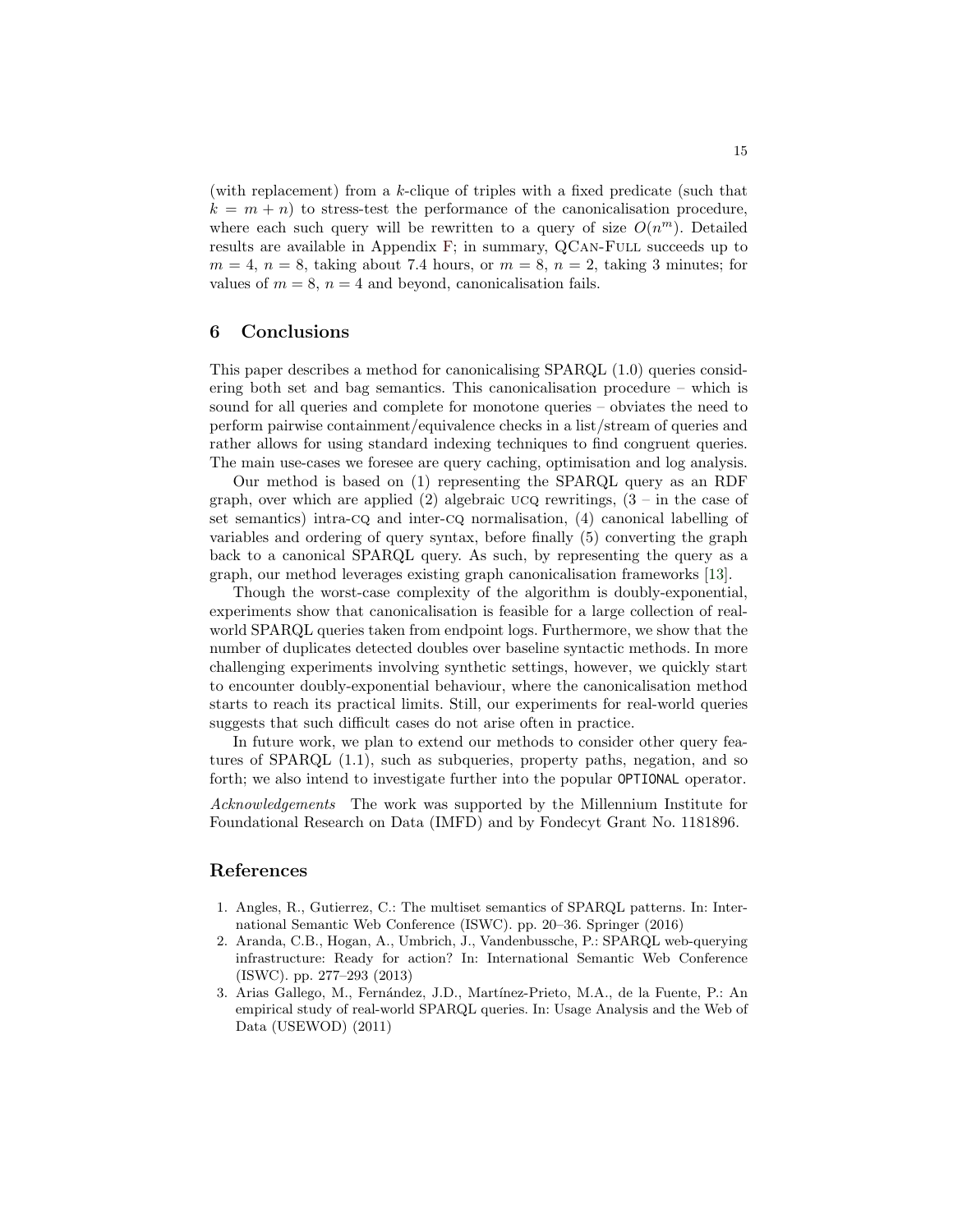- <span id="page-15-20"></span>4. Chandra, A.K., Merlin, P.M.: Optimal Implementation of Conjunctive Queries in Relational Data Bases. In: ACM Symposium on Theory of Computing (STOC). pp. 77–90 (1977)
- <span id="page-15-10"></span>5. Chaudhuri, S., Vardi, M.Y.: Optimization of Real Conjunctive Queries. In: Principles of Database Systems (PODS). pp. 59–70. ACM Press (1993)
- <span id="page-15-13"></span>6. Chekol, M.W., Euzenat, J., Genev`es, P., Laya¨ıda, N.: SPARQL query containment under SHI axioms. In: AAAI Conference on Artificial Intelligence (2012)
- <span id="page-15-16"></span>7. Chekol, M.W., Euzenat, J., Genevès, P., Layaïda, N.: Evaluating and benchmarking SPARQL query containment solvers. In: International Semantic Web Conference (ISWC). pp. 408–423. Springer (2013)
- <span id="page-15-5"></span>8. Cyganiak, R., Wood, D., Lanthaler, M.: RDF 1.1 Concepts and Abstract Syntax. W3C Recommendation (Feb 2014), <http://www.w3.org/TR/rdf11-concepts/>
- <span id="page-15-7"></span>9. Gutierrez, C., Hurtado, C.A., Mendelzon, A.O., Pérez, J.: Foundations of Semantic Web databases. J. Comput. Syst. Sci. 77(3), 520–541 (2011)
- <span id="page-15-9"></span>10. Harris, S., Seaborne, A., Prud'hommeaux, E.: SPARQL 1.1 Query Language. W3C Recommendation (Mar 2013), <http://www.w3.org/TR/sparql11-query/>
- <span id="page-15-4"></span>11. Hayes, P., Patel-Schneider, P.F.: RDF 1.1 Semantics. W3C Recommendation (Feb 2014), <http://www.w3.org/TR/rdf11-mt/>
- <span id="page-15-6"></span>12. Hogan, A.: Skolemising Blank Nodes while Preserving Isomorphism. In: World Wide Web Conference (WWW). pp. 430–440. ACM (2015)
- <span id="page-15-8"></span>13. Hogan, A.: Canonical forms for isomorphic and equivalent RDF graphs: Algorithms for leaning and labelling blank nodes. ACM TWeb 11(4) (2017)
- <span id="page-15-15"></span>14. Kaminski, M., Kostylev, E.V.: Beyond well-designed SPARQL. In: International Conference on Database Theory (ICDT). pp. 5:1–5:18 (2016)
- <span id="page-15-14"></span>15. Letelier, A., Pérez, J., Pichler, R., Skritek, S.: Static analysis and optimization of semantic web queries. ACM Trans. Database Syst. 38(4), 25:1–25:45 (2013)
- <span id="page-15-19"></span>16. Miyazaki, T.: The Complexity of McKay's Canonical Labeling Algorithm. In: Groups and Computation, II. pp. 239–256 (1997)
- <span id="page-15-1"></span>17. Papailiou, N., Tsoumakos, D., Karras, P., Koziris, N.: Graph-aware, workloadadaptive SPARQL query caching. In: ACM SIGMOD International Conference on Management of Data. pp. 1777–1792. ACM (2015)
- <span id="page-15-0"></span>18. Pérez, J., Arenas, M., Gutierrez, C.: Semantics and complexity of SPARQL. ACM Trans. Database Syst. 34(3) (2009)
- <span id="page-15-2"></span>19. Pichler, R., Skritek, S.: Containment and equivalence of well-designed SPARQL. In: Principles of Database Systems (PODS). pp. 39–50 (2014)
- <span id="page-15-3"></span>20. Sagiv, Y., Yannakakis, M.: Equivalences among relational expressions with the union and difference operators. J. ACM 27(4), 633–655 (1980)
- 21. Salas, J., Hogan, A.: Canonicalisation of Monotone SPARQL Queries. Technical Report, <http://aidanhogan.com/qcan/extended.pdf>
- <span id="page-15-18"></span>22. Saleem, M., Ali, M.I., Hogan, A., Mehmood, Q., Ngomo, A.N.: LSQ: the linked SPARQL queries dataset. In: International Semantic Web Conference (ISWC) (2015)
- <span id="page-15-17"></span>23. Saleem, M., Stadler, C., Mehmood, Q., Lehmann, J., Ngomo, A.N.: Sqcframework: SPARQL query containment benchmark generation framework. In: Knowledge Capture Conference (K-CAP). pp. 28:1–28:8 (2017)
- <span id="page-15-12"></span>24. Schmidt, M., Meier, M., Lausen, G.: Foundations of SPARQL query optimization. In: International Conference on Database Theory (ICDT). pp. 4–33. ACM (2010)
- <span id="page-15-11"></span>25. Theoharis, Y., Christophides, V., Karvounarakis, G.: Benchmarking database representations of RDF/S stores. In: International Semantic Web Conference (ISWC). pp. 685–701 (2005)

16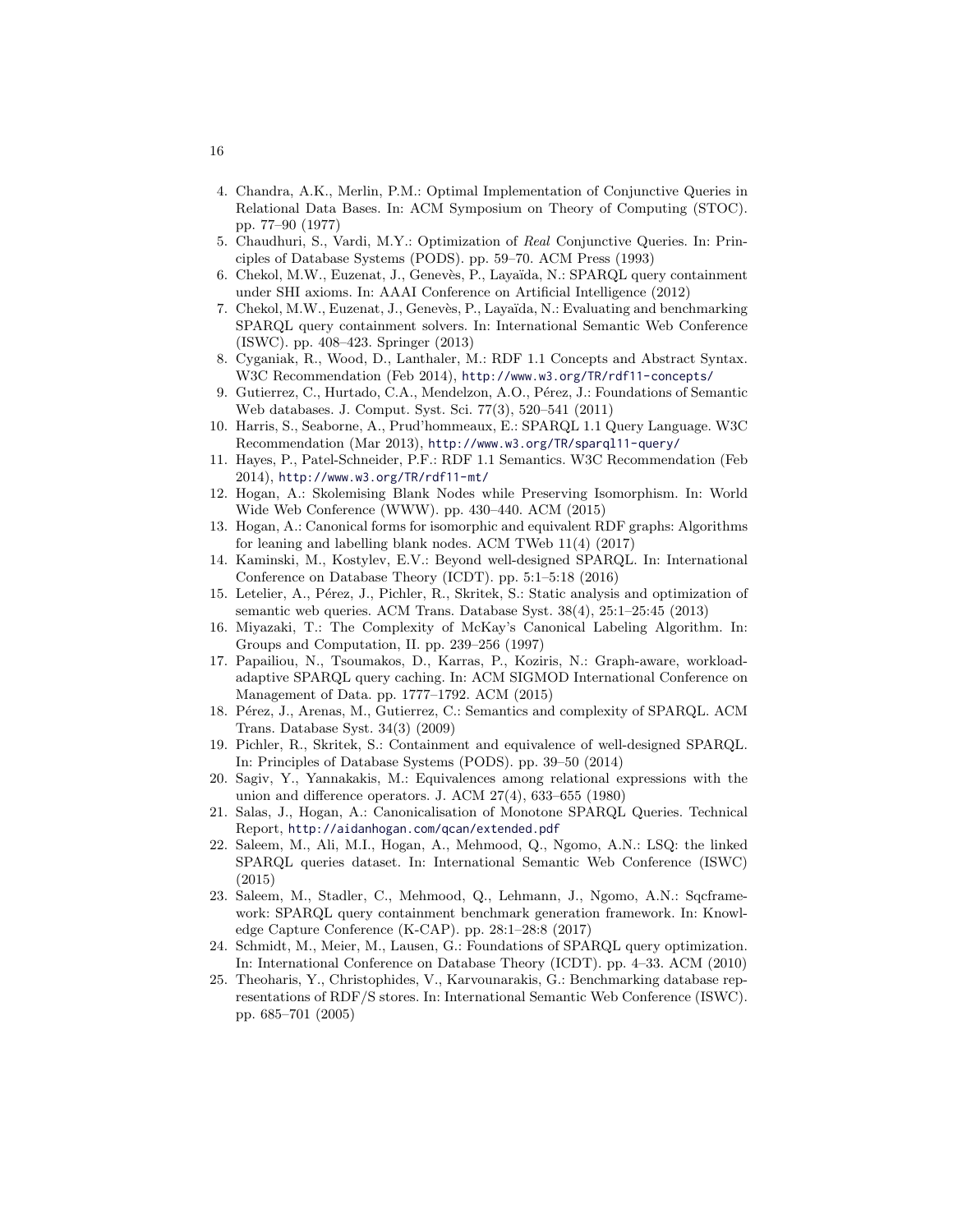### <span id="page-16-0"></span>A Algebra of UCQs and UCQ-normalisation of MQs

We first define the syntax of a ucq:

Definition 6. The syntax of a UCQ query is as follows:

- 1. If  $\{t_1, \ldots, t_n\}$  is a set of triple patterns  $(n \geq 1)$ , then and  $(\{t_1, \ldots, t_n\})$  is a query pattern called a conjunctive query  $(cq)$  pattern.
- 2. If  $\{C_1,\ldots,C_n\}$  is a bag of  $CQ$  patterns  $(n \geq 1)$ , then union $(\{C_1,\ldots,C_n\})$ is a ( ucq) query pattern.
- 3. If Q is a UCQ query pattern and V is a set of variables such that for all  $v \in V$ , v appears in some pattern contained in Q, then select $_{V}^{\Delta}(Q)$  is a query.  $\square$

If Q is a query in UCQ syntax, we denote by  $Q(G)$  the evaluation of Q over G, which we now define.

**Definition 7.** Letting  $Q$  be a query in  $UCQ$  syntax and  $G$  an RDF graphs, then the semantics of a ucq query is defined as follows:

$$
t(G) := \{ \mu \mid \mu(t) \in G, \text{dom}(\mu) = \mathbf{V}(t) \}
$$

$$
\text{and}(\{t\})(G) := t(G)
$$

$$
\text{and}(\{t_1, \ldots, t_n\})(G) := t_1(G) \bowtie \ldots \bowtie t_n(G)
$$

$$
\text{union}(\{C_1, \ldots, C_n\})(G) := C_1(G) \cup \ldots \cup C_n(G)
$$

$$
\text{select}_V^{\Delta}(Q)(G) := \pi_V(Q(G))
$$

where  $\mu$  denotes a query solution,  $\{t_1, \ldots, t_n\}$  denotes a set of triple patterns, and  $\{C_1, \ldots, C_n\}$  denotes a bag of CQs, with each  $C_i$  (for  $1 \leq i \leq n$ ) being of the form and  $(T_i)$ , where  $T_i$  is a set of triple patterns.

As before, select $_{V}^{\Delta}(Q)$  then allows to state whether or not the query should be evaluated under set or bag semantics. In case that  $\Delta = \mathsf{false}$ , then  $\cup$  is defined as bag-union, adding the multiplicity of repeated results.

The ucq syntax has the same expressivity as monotone queries: for every monotone query Q, there is a UCQ Q' such that  $Q \equiv Q'$  (follows from [\[18,](#page-15-0) Prop. 3.8]). While in practical systems queries are often expressed in the monotone syntax (which can be more concise per Example [1\)](#page-1-0), the UCQ syntax is far more restricted, which leads us closer to a semantically-equivalent normal form. Hence we now describe a procedure to convert from a monotone query to a ucq query.

<span id="page-16-1"></span>**Definition 8.** For an MQ Q, we define the UCQ rewriting of Q, denoted  $U(Q)$ , as follows:

- 1. If Q is a triple pattern t, then  $U(Q) = \text{and}(\{t\})$ .
- 2. If Q is  $[Q_1 \text{ AND } Q_2]$ , then  $U(Q) = U^*([U(Q_1) \text{ AND } U(Q_2)]$ .
- 3. If Q is  $[Q_1$  union  $Q_2]$ , then  $U(Q) = U^*([U(Q_1) \cup N \cup U(Q_2)])$ .
- 4. If Q is  $\text{SELECT}_{V}^{\Delta}(Q')$ , then  $U(Q) = \text{select}_{V}^{\Delta}(U(Q'))$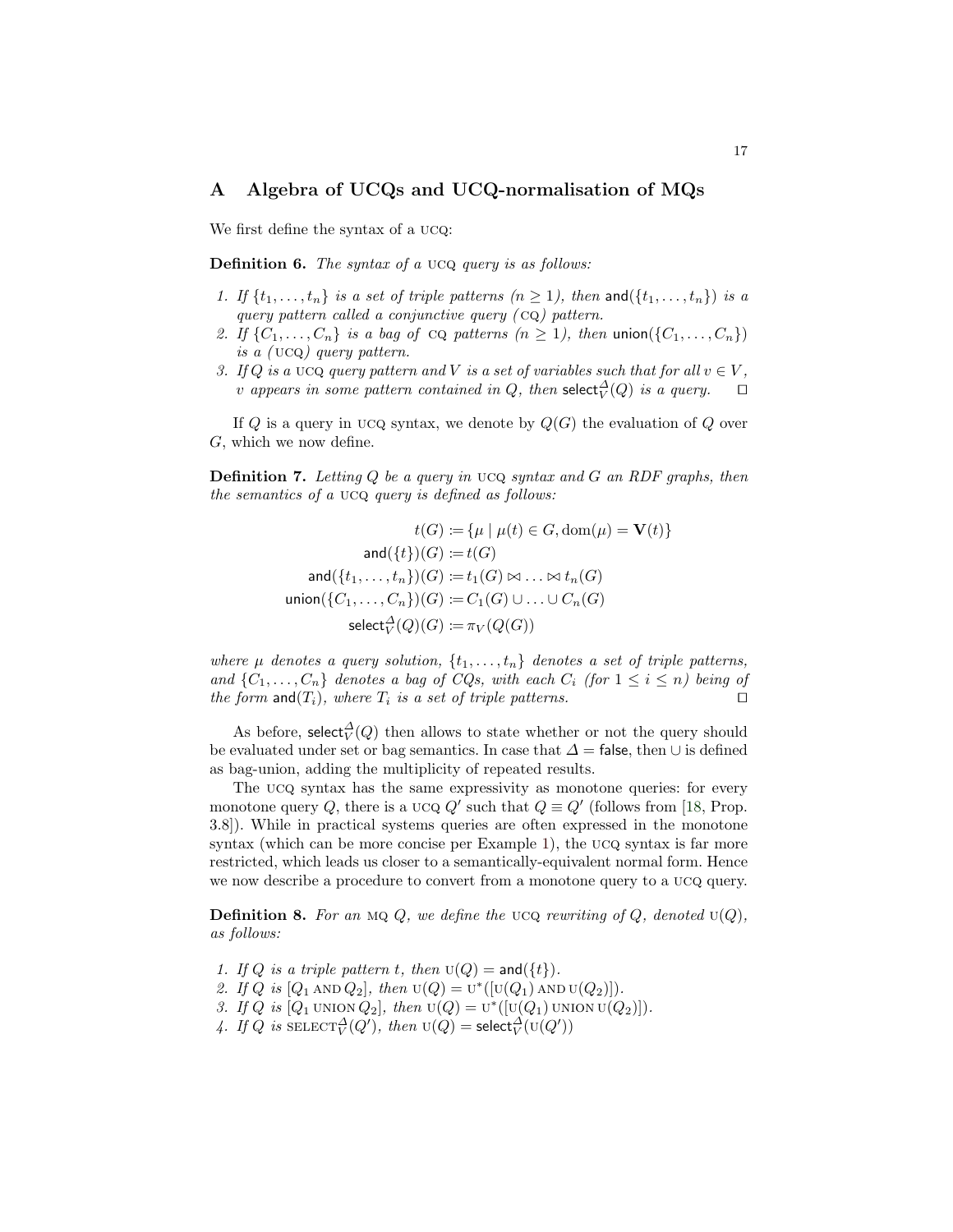where, in turn,  $U^*(Q)$  is defined as follows (where T denotes a set of triple patterns and  $\mathbb C$  denotes a bag of CQs of the form  $\{\text{and}(T_1), \ldots, \text{and}(T_n)\}\$ :

- 5. If Q is  $[and(T_1)$  AND and  $(T_2)]$  then  $U^*(Q) = and(T_1 \cup T_2)$ .
- 6. If Q is  $[and(T)$  AND union $(\mathbb{C})$  or  $[union(\mathbb{C})$  AND and  $(T)]$ then  $U^*(Q) = \text{union}(\{\text{and}(T \cup T') \mid \text{and}(T') \in \mathbb{C}\}).$
- 7. If Q is  $[\text{union}(\mathbb{C}_1)$  AND union $(\mathbb{C}_2)]$
- $then \, \mathrm{U}^*(Q) = \mathsf{union}(\{\mathsf{and}(T_1 \cup T_2) \mid \mathsf{and}(T_1) \in \mathbb{C}_1 \land \mathsf{and}(T_2) \in \mathbb{C}_2\}).$
- 8. If Q is  $[\text{union}(\mathbb{C}_1) \text{ union} \text{union}(\mathbb{C}_2)]$  then  $\mathrm{U}^*(Q) = \text{union}(\mathbb{C}_1 \cup \mathbb{C}_2)$ . 9. If Q is  $[and(T)$  UNION union $(\mathbb{C})$  or  $[union(\mathbb{C})$  UNION and $(T)]$ then  $U^*(Q) = \text{union}(\{\text{and}(T)\} \cup \mathbb{C}).$
- 10. If Q is  $[and(T_1)$  UNION and $(T_2)]$  then  $U^*(Q) =$  union( $\{and(T_1), and(T_2)\}$ ).

In the case of bag semantics, for point (7), the multiplicity of and( $T_1 \cup T_2$ ) is given by  $\mathbb{C}_1(T_1) \times \mathbb{C}_2(T_2)$ , where  $\mathbb{C}_1(T_1)$  and  $\mathbb{C}_2(T_2)$  denote the multiplicities of  $T_1$  and  $T_2$  in their respective bags; for (8) bag union is applied for  $\mathbb{C}_1 \cup \mathbb{C}_2$  adding multiplicities. Under set semantics, set union can be applied throughout.  $\square$ 

Example 6. Referring back to Example [1,](#page-1-0)  $Q_B$  corresponds to an equivalent version of  $Q_A$  in UCQ normal form where we have a union over joins, but never a  $\Box$  join over unions.  $\Box$ 

<span id="page-17-0"></span>**Lemma 1.** Given a monotone query Q, then  $Q \equiv U(Q)$ .

*Proof.* By inspection on the rewriting steps of Definition [8:](#page-16-1) (1) and  $({t})(G)$  is directly defined as  $t(G)$ ; (2) this is a recursive step, (3) this is a recursive step, (4) the evaluation of projection does not change from mq to ucq. Regarding the recursive steps  $(2,3)$ , note that  $(5,8,9,10)$  follow from the commutativity and associativity of joins and unions. Regarding (6,7) for set semantics, note that (7) follows for set semantics from the normal form for SPARQL proved in [\[18,](#page-15-0) Lemma 2.5, while  $(6)$  is a special sub-case of  $(7)$  with a (virtual) union of a single CQ on one side. Regarding (6) for bag semantics, the multiplicities of join solutions for SPARQL are defined as the sum of the product of the multiplicity of the compatible solutions on both sides of the join generating that join solution [\[1\]](#page-14-1), which the defined multiplicity preserves; on the other hand, regarding (7) for bag semantics, the multiplicities of SPARQL union are the sum of the multiplicities of the solutions from both sides [\[1\]](#page-14-1), which the defined multiplicity preserves. Regarding recursive steps, the proof is concluded by induction on the structure of the individual rewriting steps in Definition [8.](#page-16-1)  $\Box$ 

We highlight that given an MQ Q, the UCQ resulting from  $U(Q)$  can be exponential in the number of (non-unique) triple patterns in the query. The worst case is given by an input MQ query of the form  $Q = [Q_1 \text{ AND } [Q_2 \text{ AND } [\dots \text{ AND } Q_m]]]$ where, for  $1 \leq i \leq m$ ,  $Q_i = [t_{i,1}$  UNION  $[t_{i,2}$  UNION  $[\dots$  UNION  $t_{i,n}]]$ . Note that the number of non-unique triple patterns in Q is of the order  $O(m \times n)$ . However,  $U(Q)$  expands to the UCQ union({and({ $t_1, \ldots, t_m$ }) |  $t_1 \in Q_1 \wedge \ldots \wedge t_m \in Q_m$ }). With *n* ways to choose any of  $t_1, \ldots, t_m$ , this query contains  $n^m$  triple patterns. This is analogous to the exponential explosion of DNF rewritings.

Please note that for brevity, the body of the paper assumes that Q has been written to  $U(Q)$  as a prior step (i.e., the  $U(\cdot)$  is left implicit).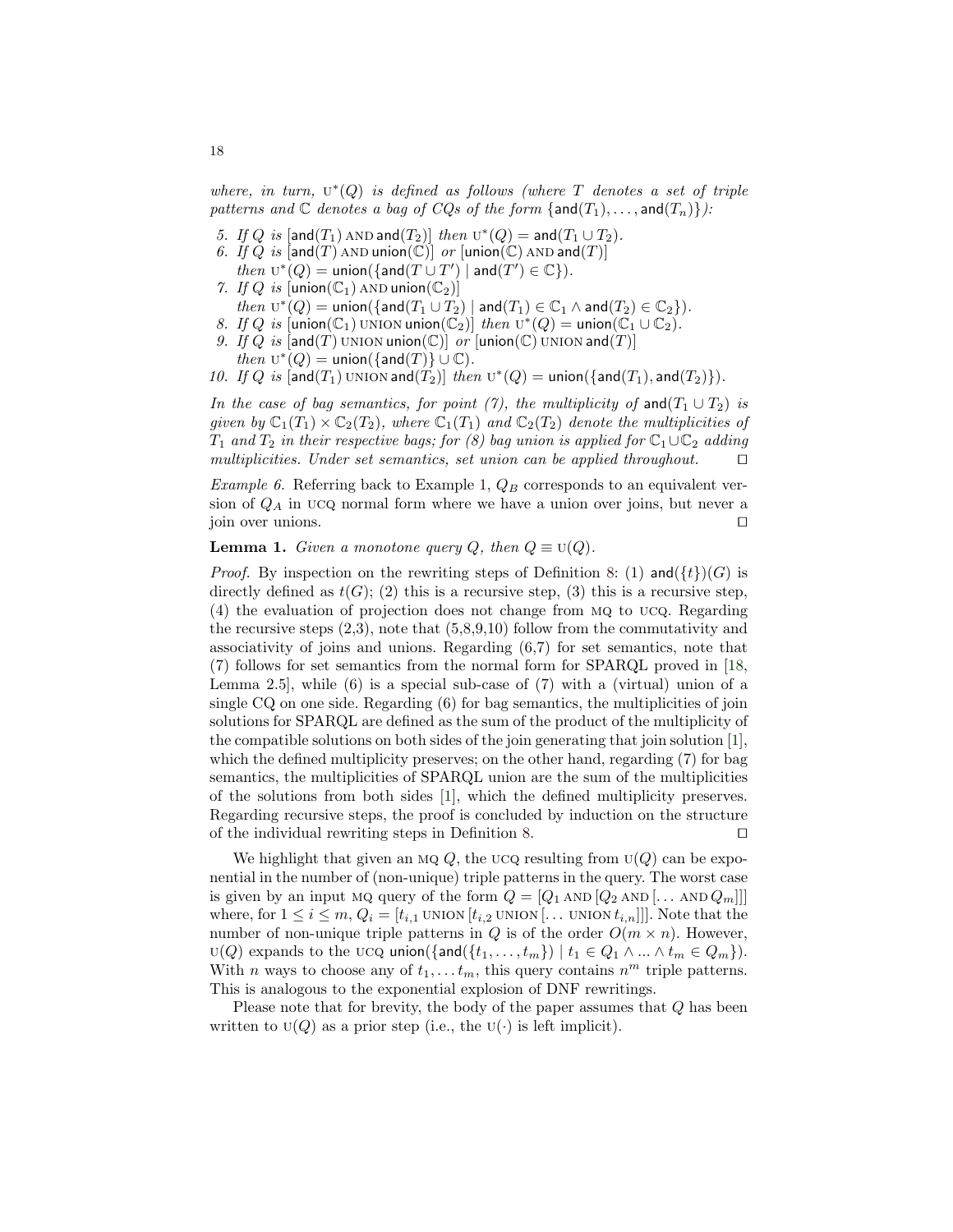#### <span id="page-18-0"></span>B Inverse Mapping from an R-graph

We now define the inverse mapping of an R-graph to a query. For brevity, we will define the case that the R-graph is in UCQ normal form and will be mapped back to a ucq; however, the inverse mapping can be extended naturally for other forms of R-graph and other forms of queries.

<span id="page-18-1"></span>**Definition 9.** Let G denote the R-graph  $R(U(Q))$  for a monotone query Q. Let  $\top_G \in \mathbf{IBL}$  be the root of G such that there does not exist  $(s, p)$  such that  $(s, p, \top_G) \in G$ . Further let  $G[z]$  denote the sub-graph of G rooted at z (see Section [4.2\)](#page-7-0). Finally, let  $\nu$ : **ILB**  $\rightarrow$  **ILV** be a function that is the identity on **IL** (i.e., for all  $x \in \mathbf{IL}$ ,  $\nu(x) = x$ ) and that maps **B** to **V** in a one-to-one manner. We then define the inverse R-graph operation  $R^-(G)$  to a UCQ query as follows:

- $-$  If there exists  $(s, p, o)$  such that  $\{(z, a, : \text{TP}), (z, :s, s), (z, :p, p), (z, :o, o)\} \subseteq G$  where  $z = \top_G$ , then  $R^-(G) = (\nu(s), \nu(p), \nu(o)).$
- If there exists  $\{x_1, \ldots, x_n\}$  such that  $\{(z, \mathsf{a}, : \mathsf{And}), (z, : \mathsf{arg}, x_1), \ldots, (z, : \mathsf{arg}, x_n)\} \subseteq G$  where  $z = \top_G$ and there does not exist  $(z, \text{arg}, x) \in G$  such that  $x \notin \{x_1, \ldots, x_n\}$ then  $R^-(G) = \text{and} (\{ R^-(G[x_1]), \ldots, R^-(G[x_n]) \}).$
- If there exists  $\{x_1, \ldots, x_n\}$  such that  $\{(z, \texttt{a}, : \texttt{Union}), (z, : \texttt{arg}, x_1), \ldots, (z, : \texttt{arg}, x_n)\} \subseteq G$  where  $z = \top_G$ and there does not exist  $(z, \text{arg}, x) \in G$  such that  $x \notin \{x_1, \ldots, x_n\}$ then  $R^-(G) = \text{union}(\{R^-(G[x_1]), \ldots, R^-(G[x_n])\})$ .
- $-$  If there exists  $(x, \Delta, \{v_1, \ldots, v_n\})$  (for  $n \geq 1$ ) such that  $\{(z, a, : \text{Select}), (z, : \text{arg}, x), (z, : \text{distinct}, \Delta)\},\$  $(z, :var, v_1), \ldots, (z, :var, v_n) \} \subseteq G$  where  $z = \top_G$ and there does not exist  $(z, : \text{var}, v) \in G$  such that  $v \notin \{v_1, \ldots, v_n\}$ then  $R^-(G) = \text{select}_{\{v(v_1),...,v(v_n)\}}^{\Delta} (R^-(G[x])).$

<span id="page-18-2"></span>**Lemma 2.** For a UCQ Q, it holds that  $R^{-}(R(Q)) \cong Q$ .

*Proof.* Variables in  $R^-(R(Q))$  are generated by  $\nu(\beta(v))$  for all  $v \in Q$ ; since both  $\nu$  and  $\beta$  are one-to-one, then  $\nu \circ \beta$  is one-to-one on **V** and thus variables in  $R^{-}(R(Q))$  map one-to-one to variables in Q. With respect to the structure of the query, by inspection, each sub-graph  $R(Q)[x]$  induced by Definition [9](#page-18-1) is rooted by  $\iota(Q')$  in Definition [1](#page-6-0) for  $Q'$  a subquery of Q and the triples matched by Definition [9](#page-18-1) correspond to those generated by Definition [1.](#page-6-0) We conclude that  $R^{-}(R(Q))$  preserves the structure of Q modulo variable names. Finally, by definition, a one-to-one change in variable names does not affect the congruence relation, where  $\nu \circ \beta$  witnesses the congruence  $R^{-}(R(Q)) \cong Q$ .

<span id="page-18-3"></span>**Lemma 3.** For an MQ Q, it holds that  $R^{-}(R(U(Q))) \cong Q$ .

*Proof.* For the MQ Q, Lemma [1](#page-17-0) implies that  $U(Q) \equiv Q$ . Lemma [2](#page-18-2) further implies that  $R^-(R(U(Q))) \cong U(Q)$  since  $U(Q)$  is a UCQ. Given  $R^-(R(U(Q))) \cong U(Q) \equiv Q$ , we can then conclude that  $R^{-}(R(U(Q))) \cong Q$ .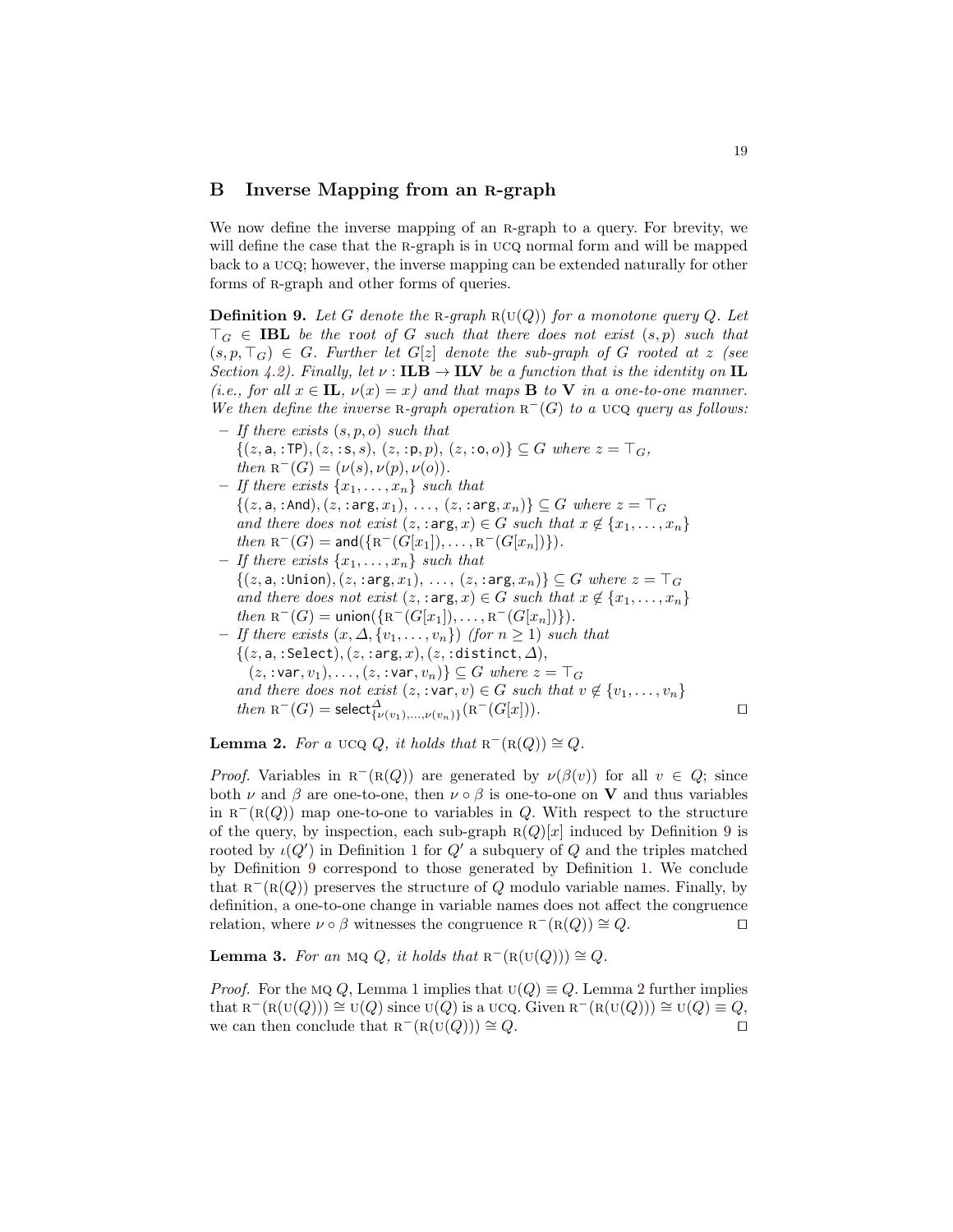We remark that the inverse mapping  $R^{-}(\cdot)$  generates a query in abstract ucq-syntax, which contains three types of unordered elements: an unordered set of projected variables, an unordered set of triple patterns in each cq, and an unordered bag of cqs in the ucq. If we wish to create a canonical query in concrete SPARQL syntax (i.e., a SPARQL query string), we must define and apply a deterministic ordering within each such set/bag. Later we will apply canonical labelling of blank nodes/variables, which can be used to provide a deterministic ordering of variables that captures isomorphism. With this ordering of variables, we can order the set of projected variables. Next we assume a total syntactic ordering over  $VIL$  (again,  $B$  is replaced by  $V$  in the query); with this, we can define a lexicographical ordering of triple patterns (ordered by subject, then predicate, then object), which allows us to order the elements of cqs. Finally, we can define an ordering of sets of triple patterns such that  $T_1 \leq T_2$  if and only if  $T_1 \subseteq T_2$  or  $\min(T_1 \setminus T_2) < \min(T_2 \setminus T_1)$ ; this allows us to order CQs inside ucqs. With this, we can apply a deterministic ordering of all elements in the ucq, allowing us to generate a canonical query in concrete SPARQL syntax.

### C UCQ Minimisation Examples

We consider some examples to illustrate the minimisation process for ucqs focusing on the removal of redundant cqs. In the first example we consider, all cqs contain all projected variables (and possibly other non-projected variables).

Example 7. Consider the following example of a ucq:

```
SELECT DISTINCT ?n WHERE {
  { ?m1 :cousin ?n . } UNION { ?n :cousin ?m2 . }
 UNION { ?n :cousin ?x3 . } UNION { ?x4 ?y4 ?n . }
 UNION { ?w5 ?x5 ?n . ?n ?y5 ?z5 . }
}
```
If we consider the first two cqs, they do not contribute the same results to ?n; however, had we left the blank node : vn to represent ?n, their R-graphs would be isomorphic, which means that during minimisation, one of these cqs would have been removed. Temporarily grounding :vn before minimisation ensures they are no longer isomorphic. On the other hand, the r-graphs of the second and third cq will remain isomorphic and thus one will be removed (for the purposes of the example, let's arbitrarily say the third is removed). There are no further isomorphic cqs and thus we proceed to containment checks.

Thereafter, the fourth cq maps to (i.e., contains) the first cq, and thus the first cq will be removed. This containment check is implemented by creating the following SPARQL ASK query from the R-graph for the fourth CQ:

```
ASK WHERE {
 \_:and4 a :And ; :arg \_:tp41
  _:tp41 a :TP ; :s _:x4 ; :p _:y4 ; :o :vn .
}
```
<sup>...</sup> and applying it to the sub-R-graph representing the first CQ: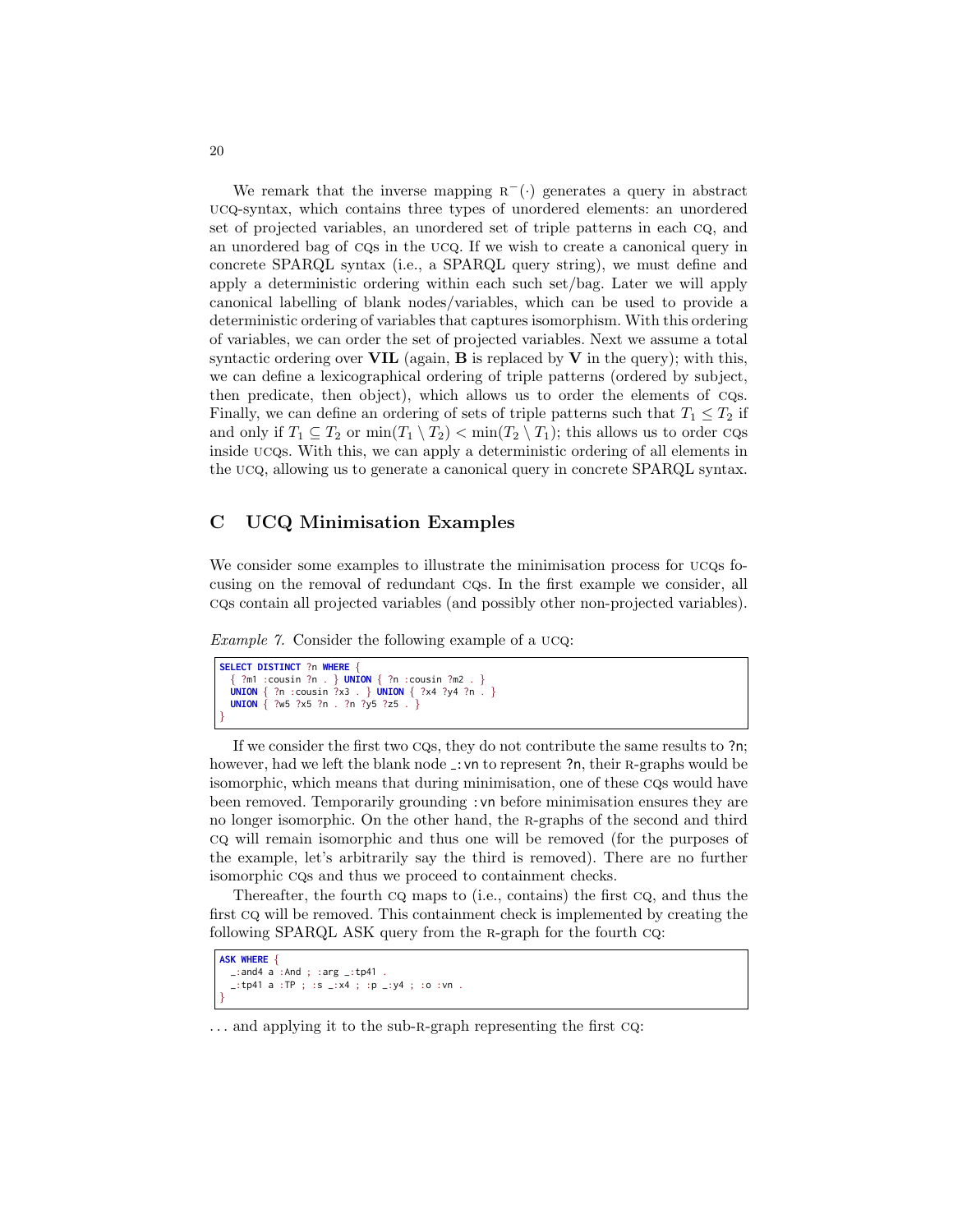```
_:and1 a :And ; :arg _:tp11 .
\_:tp11 a :TP ; :s \_::m1 ; :p :cousin ; :o :vn
```
This evaluates as true and hence the first cq is removed. Likewise the fourth cq maps to the fifth cq and hence the fifth cq will also be removed. This leaves us with an R-graph representing the following UCQ query:

```
SELECT DISTINCT ?n WHERE {
  { ?n :cousin ?m2 . } UNION { ?x4 ?y4 ?n . }
}
```
This ucq query is redundancy-free.  $\Box$ 

We provide a second example where, this time, some CQs do not contain all projected variables.

Example 8. Consider the following extended example:

```
SELECT DISTINCT ?v ?w WHERE {
   { ?v :cousin ?w . } UNION { ?w :cousin ?v . }
 UNION { ?v :cousin ?x3 . } UNION { ?v :cousin ?y4 . }
 UNION { :a :b :c . } UNION { ?x6 ?y6 ?z6 . }
}
```
Let  $(Q_1 \cup \ldots \cup Q_6, V)$  denote this ucq, respectively, with  $V_i$  denoting the projected variables in each CQ (e.g.,  $V_3 = \{?v\}$ ). If we partition the set of CQs by their projected variables  $V_i$ , we will end up with three sets of CQs as follows:  $\{\{Q_1, Q_2\}, \{Q_3, Q_4\}, \{Q_5, Q_6\}\}\$  partitioned by  $\{?v, ?w\}, \{?v\}$  and  $\{\},\$ respectively. Within each group we apply the previous conditions. Thus, for example, we do not remove  $Q_1$  even though it would be naively contained in, for example,  $Q_3$  (where ?x3 in  $Q_3$  would map to the IRI :vw in  $Q_1$ ). Rather,  $Q_1$ ,  $Q_2$ ,  $Q_3$  (or  $Q_4$ ), and  $Q_6$  would be maintained, resulting in the query:

**SELECT DISTINCT** ?v ?w **WHERE** { { ?v :cousin ?w . } **UNION** { ?w :cousin ?v . } **UNION** { ?v :cousin ?x3 . } **UNION** { ?x6 ?y6 ?z6 . } }

The first two cqs can return multiple results, none containing an unbound; the third cq will return the same results for ?v as the first cq but ?w will be unbound each time; the fourth cq will return a single tuple with an unbound for both variables ?v and ?w if and only if the RDF graph is not empty.  $\Box$ 

### <span id="page-20-0"></span>D Soundness and completeness

We provide some soundness and completeness results for the proposed canonicalisation scheme. We first give some initial results.

To begin, we note that distinguishing variables does not alter the semantics of the query underlying the r-graph:

<span id="page-20-1"></span>**Lemma 4.** For an MQ Q, it holds that 
$$
R^{-}(D(R(U(Q)))) \cong Q
$$
.  $\Box$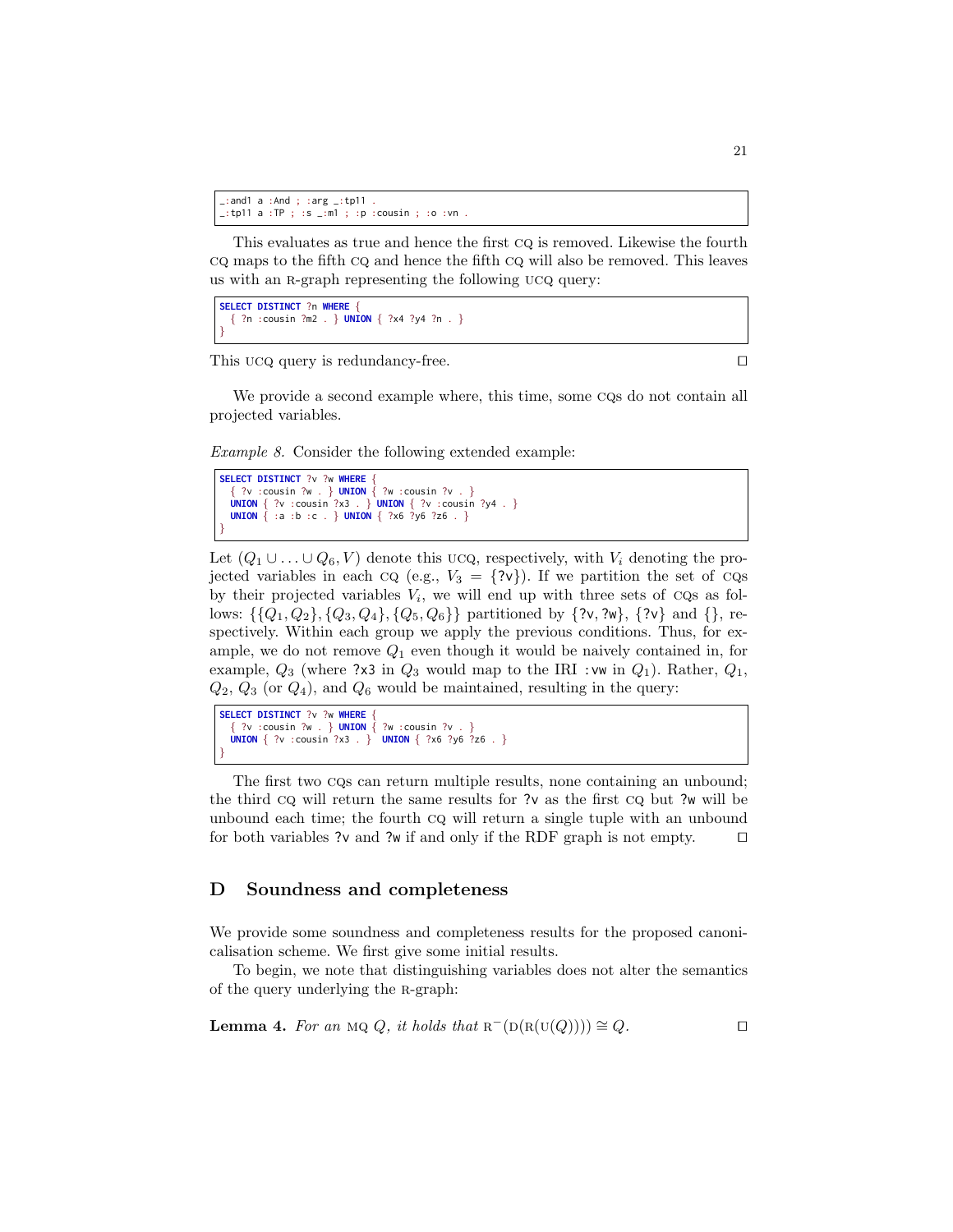*Proof.* The function  $D(\cdot)$  rewrites variables in each CQ that are not projected away to fresh variables. Observing that for any RDF graph  $G$ , the expression  $\pi_V(\nu_1(Q_1)(G)\cup...\cup\nu_n(Q_n)(G))$  is equivalent to  $\pi_V(Q_1(G)\cup...\cup Q_n(G))$  so long as each  $\nu_1, \ldots, \nu_n$  is a one-to-one variable mapping that is the identity on elements of V, we can conclude that  $R^{-}(D(R(U(Q)))) \equiv R^{-}(R(U(Q)))$ : the function  $D(\cdot)$ has no effect on solutions. Lemma [3](#page-18-3) further states that  $R^-(R(U(Q))) \cong Q$ , and hence we can conclude that  $R^{-}(D(R(U(Q)))) \cong Q$ .

The following result establishes soundness: i.e., that the proposed canonicalisation procedure does not change the query results of the input query.

## <span id="page-21-0"></span>**Theorem 1.** For an MQ Q, it holds that  $R^{-}(\text{ICAN}(M(D(R(U(Q))))))) \cong Q$ .

*Proof.* The relation  $R^{-}(ICAN(D(R(U(Q)))) \cong Q$  holds from Lemma [4,](#page-20-1) and the fact that  $ICAN(\cdot)$  relabels blank nodes in a one-to-one fashion, thus renaming variables in the output query in a one-to-one fashion (which by definition does not affect the  $\cong$  relation). We are thus left to show that the minimisation of CQs and ucqs does not affect the semantics of the input query.

SET SEMANTICS: Minimising CQs by computing their cores is a classical technique based on the idea that two cqs are equivalent if and only if they are homomorphically equivalent [\[4\]](#page-15-20). Likewise the minimisation of ucqs is covered by Sagiv and Yannakakis [\[20\]](#page-15-3), who (unlike in the relational algebra but analogous to SPARQL) allow ucqs with existential variables; however, their framework assumes that each cq covers all projected variables. Hence the only gap that remains is the minimisation of SPARQL ucqs where cqs may not contain all projected variables. This result is quite direct since a  $C_1$  cannot be contained in a cq  $C_2$  if they cover different projected variables: assuming that v is a projected variable appearing in  $C_1$  but not in  $C_2$ , then v always maps to UNBOUND in  $C_2$  (i.e., v is not in the domain of solutions for  $C_2$ ), which can never occur for  $C_1$ , and hence  $C_1$  cannot be contained in  $C_2$ , nor vice versa (in fact, they cannot share any solutions!). Hence checking containment within the cq partitions formed by the projected variables they contain does not miss containments. The result for set semantics then follows from Sagiv and Yannakakis [\[20\]](#page-15-3).

Bag semantics: neither cqs nor ucqs are minimised, and hence the result follows directly from Lemma [4.](#page-20-1)  $\Box$ 

Finally we establish completeness: that for any two mqs, they are congruent if and only if their canonicalised queries are equal.

**Theorem 2.** For two MQs  $Q_1$  and  $Q_2$ , it holds that  $Q_1 \cong Q_2$  if and only if  $R^-(ICAN(M(D(R(U(Q_1)))))) = R^-(ICAN(M(D(R(U(Q_2)))))).$ 

*Proof.* SET SEMANTICS: The main idea is that given a monotone query  $Q$ , we show that the minimisation function  $M(\cdot)$  will produce a minimal UCQ  $Q'$  that is unique for the set of monotone queries congruent to  $Q$  (i.e., equivalent modulo isomorphism to  $Q$ ). For the minimisation of  $CQs$ , this follows directly from the fact that we compute their minimal form as the core of a graph, which is known to be unique modulo isomorphism  $[4,9]$  $[4,9]$ . For the minimisation of ucqs, we have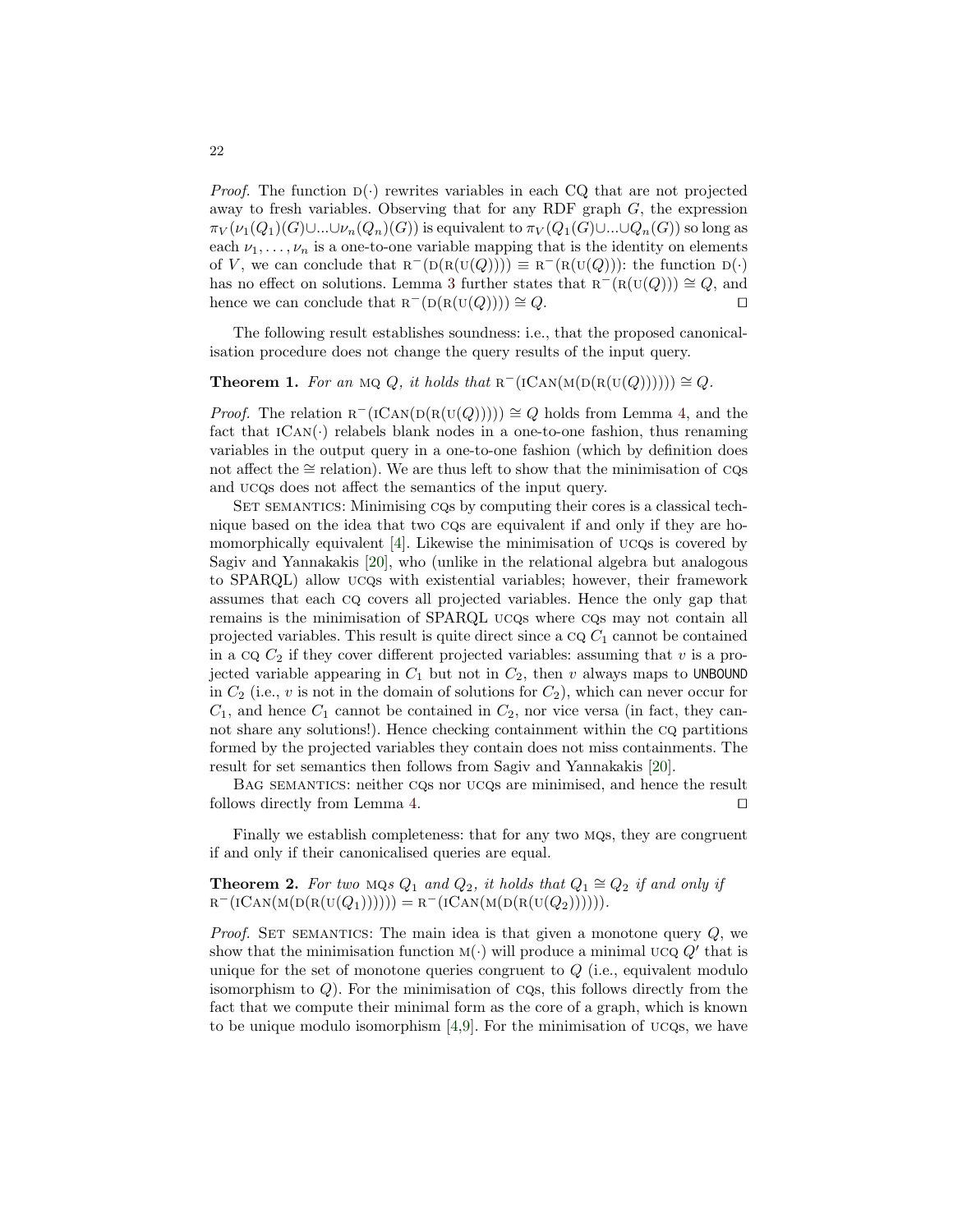a non-deterministic choice when we choose one cq from each quotient set of equivalent cqs with the same projected variables; however, since the cqs were previously minimised, all such equivalent cqs are isomorphic, and hence the choice is deterministic modulo isomorphism. For the last part, we need to show that the final ucq produced is minimal. While we remove all cqs contained in another  $CQ$  – and all but one  $CQ$  in each quotient set of equivalent  $CQs$  – we are left to rule out the case that the results of a  $CQ_i$  may be contained in the SPARQL union of the results of two  $\cos Q_i$  and  $Q_k$  but where none of the queries are contained individually in the other (i.e.,  $Q_a \not\sqsubseteq Q_b$  for  $a, b \in \{i, j, k\}$  and  $a \neq b$ . To rule out this case, we can consider the classical technique of producing a canonical database [\[4\]](#page-15-20) for  $Q_i$ , which is produced by replacing every variable in  $Q_i$  with a unique fresh IRI; clearly there is then at least one solution for  $Q_i$  over the canonical database (mapping variables to their surrogate IRIs). Now if we consider the canonical databases for  $Q_i$ , we know that there cannot be a mapping (homomorphism) from  $Q_j$  nor  $Q_k$  to this database since otherwise containment would hold (since, e.g.,  $Q_i \subseteq Q_j$  if and only if there is a homomorphism from  $Q_j$  to  $Q_i$  [\[4\]](#page-15-20)). Hence the result of  $Q_i$  over this database cannot be contained in the result of  $Q_j \cup Q_k$  over the same, which serves as a counter-example to the containment  $Q_i \sqsubseteq Q_j \cup Q_k$ . This concludes the argument that the minimisation of ucqs is indeed minimal and unique modulo isomorphism for equivalent mqs.

Bag semantics: The result for bag semantics follows from the fact that no minimisation (neither cq nor ucq) is possible since removing any triple pattern from a cq or any cq from a ucq would directly affect the multiplicity of final results [\[5\]](#page-15-10). Hence the ucq is unique modulo isomorphism for equivalent mqs.

CONCLUSION: We have argued that  $M(D(R(U(Q))))$  represents a minimal query that is unique modulo isomorphism for equivalent mqs (under set or bag semantics). The subsequent application of  $ICAN(\cdot)$  thereafter produces a canonical query with respect to isomorphism, which is thus unique for congruent MQs. Finally, let  $Q'_1$  denote  $R^{-}(ICAN(M(D(R(U(Q_1))))))$  and let  $Q'_2$  denote  $R^{-}(\text{ICAN}(M(\text{D}(R(\text{U}(Q_2))))))$ . If  $Q_1 \cong Q_2$ , then  $Q'_1 = Q'_2$  since the rewritten queries are unique for the set of all congruent mqs. On the other hand, Theo-rem [1](#page-21-0) implies  $Q'_1 \cong Q_1$  and  $Q'_2 \cong Q_2$ ; as a result, if  $Q'_1 = Q'_2$ , then  $Q_1 \cong Q_2$ .  $\Box$ 

### <span id="page-22-0"></span>E LSQ Query Features

Table [2](#page-23-1) provides an overview of these LSQ queries, first counting queries that contain individual features, and second counting the combinations of ucq features in queries that feature (at least) UNION. In terms of ucq features, we see that JOIN and DISTINCT are used frequently, whereas UNION is used relatively infrequently. We also observe that OPTIONAL and FILTER are very commonly used features: though it would be undecidable to consider canonicalisation of ucqs with such additional features, we see that it is important to at least be able to offer incomplete canonicalisation of such queries.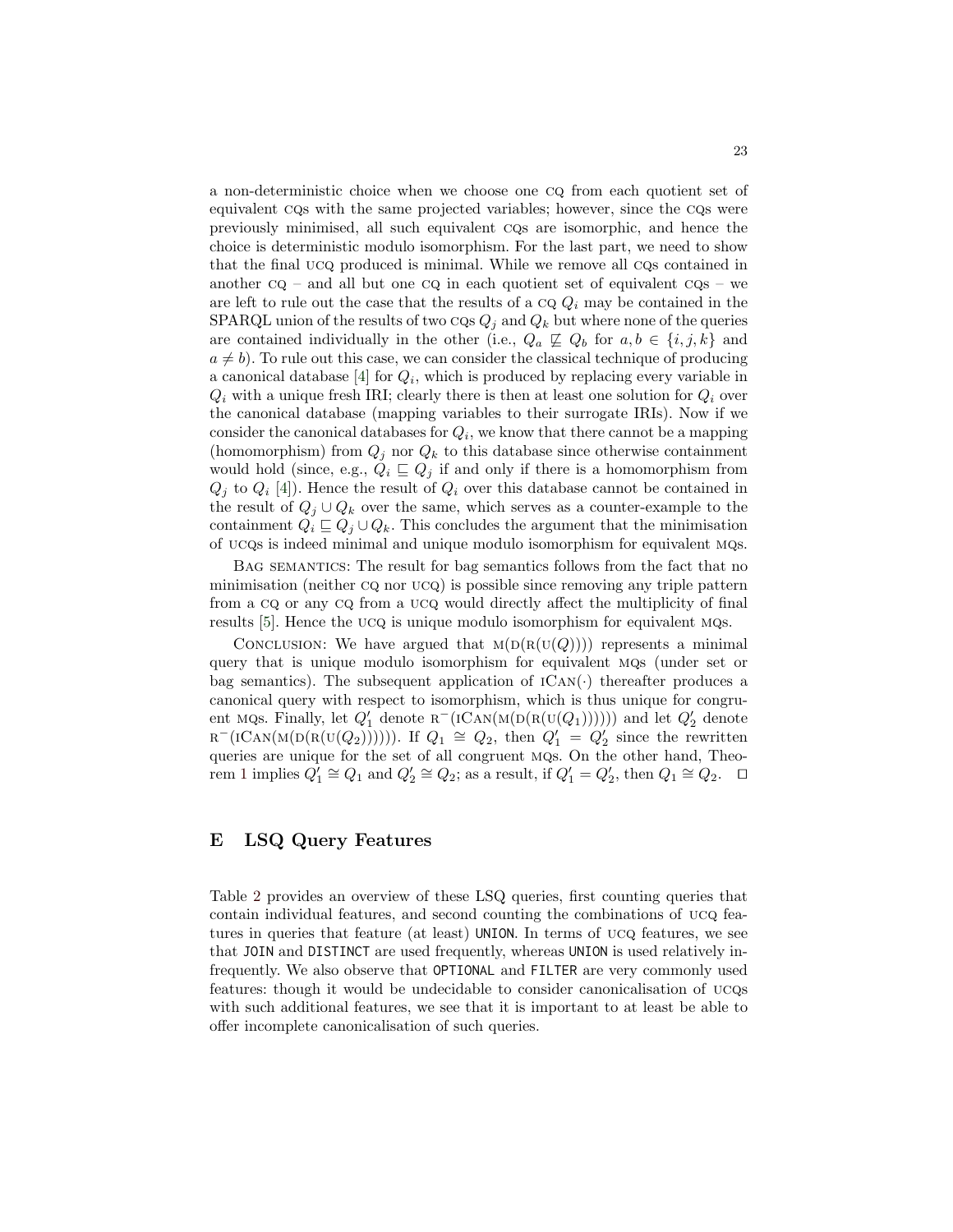<span id="page-23-1"></span>

| Feature              | Queries |               |        |
|----------------------|---------|---------------|--------|
| DISTINCT             | 143,522 | Comb. Queries |        |
| JOIN                 | 309,087 | U             | 1,480  |
| UNION                | 34,282  | UD            | 1,462  |
| Projection           | 665,956 | UJ            | 1,902  |
| <b>FILTER</b>        | 181,606 | <b>UDJ</b>    | 372    |
| OPTIONAL             | 282,700 | $U^*$         | 6,127  |
| Named graph features | 234,860 | $UL^*$        | 199    |
|                      |         | $UD^*$        | 168    |
| Solution Modifiers   | 5,810   | $UDJ^*$       | 22,572 |
| Unsupported          | 1,046   |               |        |

Table 2. Number of LSQ queries with individual features (left) and combinations of ucq features involving UNION (right; U=UNION, D=DISTINCT, J=JOIN,  $*=other$ )

### <span id="page-23-0"></span>F Synthetic MQ Experiments

We consider synthetic queries for testing the performance of canonicalising MQs, including the application of ucq normal forms and intra-cq minimisation technique (as well as inter-cq minimisation and canonical labelling).

More specifically, we create synthetic MQs of the form  $(t_{1,1}\cup \ldots \cup t_{1,n}) \bowtie \ldots \bowtie$  $(t_{m,1} \cup \ldots \cup t_{m,n})$ , where m is the number of joins, n is the number of unions, and  $t_{i,j}$  is a triple pattern sampled (with replacement) from the k-clique such that  $k = m + n$ . Observe that such queries are not in  $UCQ/DNF$  normal form (union of joins) but rather in ucq/CNF normal form (join of unions). Hence we will need to apply UCQ normalisation, minimisation and canonical labelling. In particular, the resulting initial UCQ will be of size  $n^m$ . Furthermore, note that by sampling from the  $k$ -clique with replacement, we may end up with redundancy in the cqs and ucqs that will be subject to minimisation.

We run these experiments for  $m = 2^i$  and  $n = 2^j$  for  $(i, j) \in \mathbb{N}_{0...5}^2$ , generating five queries for each  $(m, n)$  value. Figure [4](#page-24-0) presents the runtimes for canonicalisation of these synthetic ucqs, where each graph represents a particular  $m$  value, with the x axis presenting the various  $n$  values. From these results, we can see that we run into performance issues already for  $(4, 4)$ , where producing a UCQ of size  $4^4 = 64$ , the subsequent exponential processes – minimisation and canonicalisation – deteriorate in performance; other results for  $(4, 8)$  and  $(8, 4)$  were not achieved. These synthetic cases highlight the double-exponential behaviour of the canonicalisation algorithm. However, we conjecture that any canonicalisation algorithm for MQs will be double-exponential, where the  $\Pi_2^P$ -complete result of Sagiv and Yannakakis [\[20\]](#page-15-3) for mq equivalence establishes at least the need for an exponential algorithm (unless  $P = NP$ ) since canonicalisation must